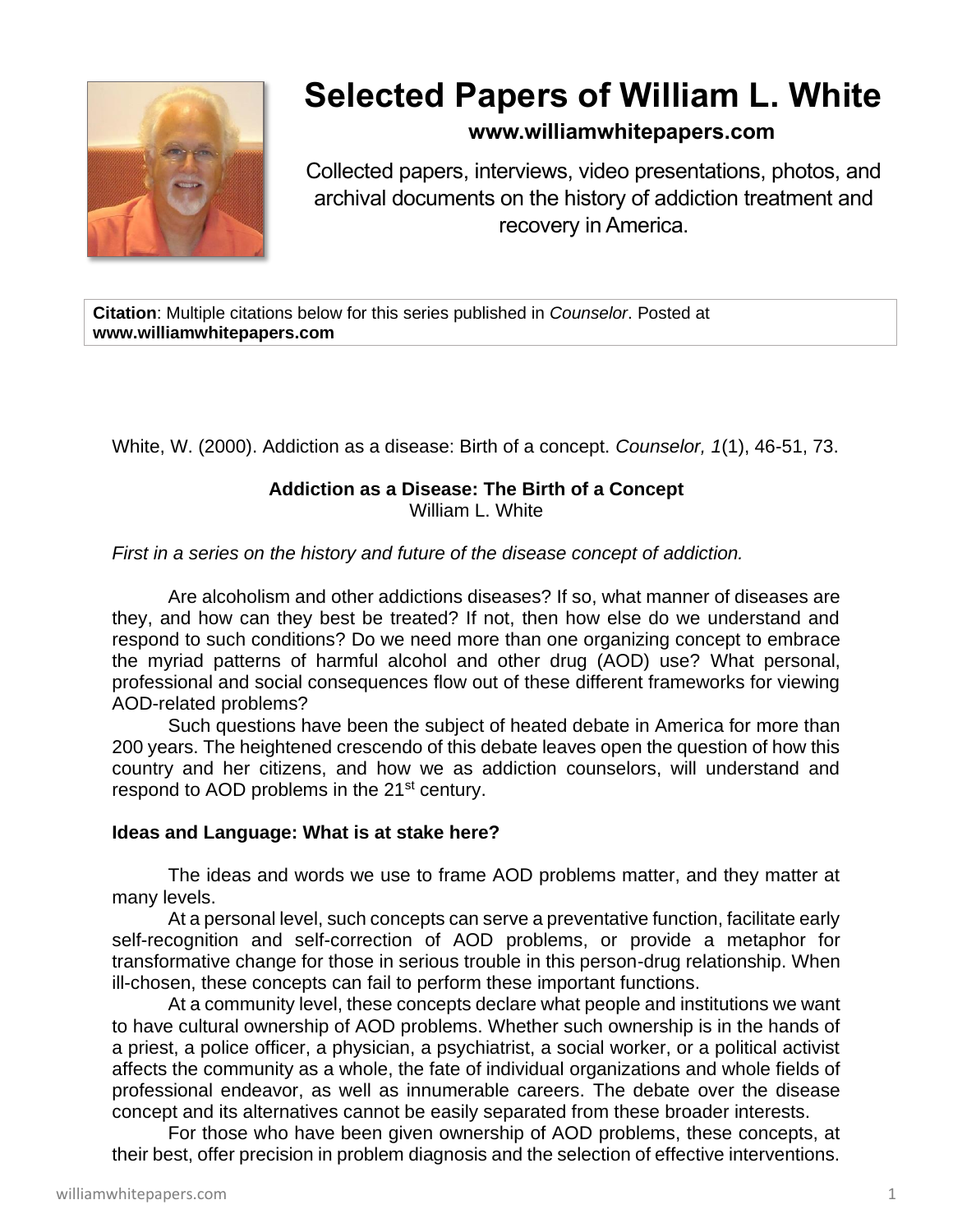The nature of interventions into people's lives, for good or for bad, flows directly from these conceptual foundations.

The concepts we use to portray AOD problems also serve larger cultural, social, and economic agendas as they are differentially applied to people of different ages, races, genders, social classes and sexual orientations. It is only in viewing such contextual influences that we can understand how one drug-involved person is viewed as suffering from a disease and offered health care resources while another drug-involved person is viewed as a criminal and is incarcerated.

The debate over the disease concept of addiction is not a meaningless intellectual exercise. Any framework for understanding AOD problems will exert a profound influence on the lives of individuals, families, social institutions, and communities. The fact that these concepts must "work" at so many levels and the seeming intractability of AOD problems in the history of America have contributed to the conceptual instability of the AOD problem arena. No addiction model has ever fully replaced its competitors; radically different conceptualizations of AOD problems have always co-existed, and our citizenry has always been ambivalent about whichever model claimed temporary prominence.

Our task for the coming months will be to explore (in this continuing series of articles) the history and future of one such framework: the disease concept of addiction.

## **The Birth of the Disease Concept of Addiction**

The conceptualization of chronic drunkenness as a disease did not originate in America. References to chronic drunkenness as a sickness of the body and soul and the presence of specialized roles to care for people suffering from "drink madness" can be found in the ancient civilizations of Greece and Egypt. Isolated and periodic references to chronic drunkenness as a disease, and even occasional calls for state-sponsored treatment, continued through the centuries before the first European migrations to America.

It took a lot to birth a disease concept of alcoholism in America. A breakdown of community norms that had long contained drunkenness in colonial America and a shift in consumption patterns from fermented beverages to distilled spirits led to a dramatic (nearly three-fold) increase in alcohol consumption between 1790 and 1830. In face of these changes, several prominent individuals "discovered" addiction and called for a new way of understanding and responding to the chronic drunkard.

Anthony Benezet In 1774, the philanthropist and social reformer Anthony Benezet expressed his alarm at changing drinking practices in colonial America. In the first American treatise written on alcoholism, Benezet challenged the prevailing view of alcohol as a gift from God. He christened alcohol a "bewitching poison," described "unhappy dram-drinkers bound in slavery," and noted the tendency for drunkenness to self-accelerate ("Drops beget drams, and drams beget more drams, till they become to be without weight or measure.").

Benjamin Rush Benezet's warning was followed in 1784 by Dr. Benjamin Rush's *Inquiry into the Effects of Ardent Spirits on the Human Mind and Body.* Rush achieved five things with this highly influential pamphlet. 1) He medically catalogued the signs of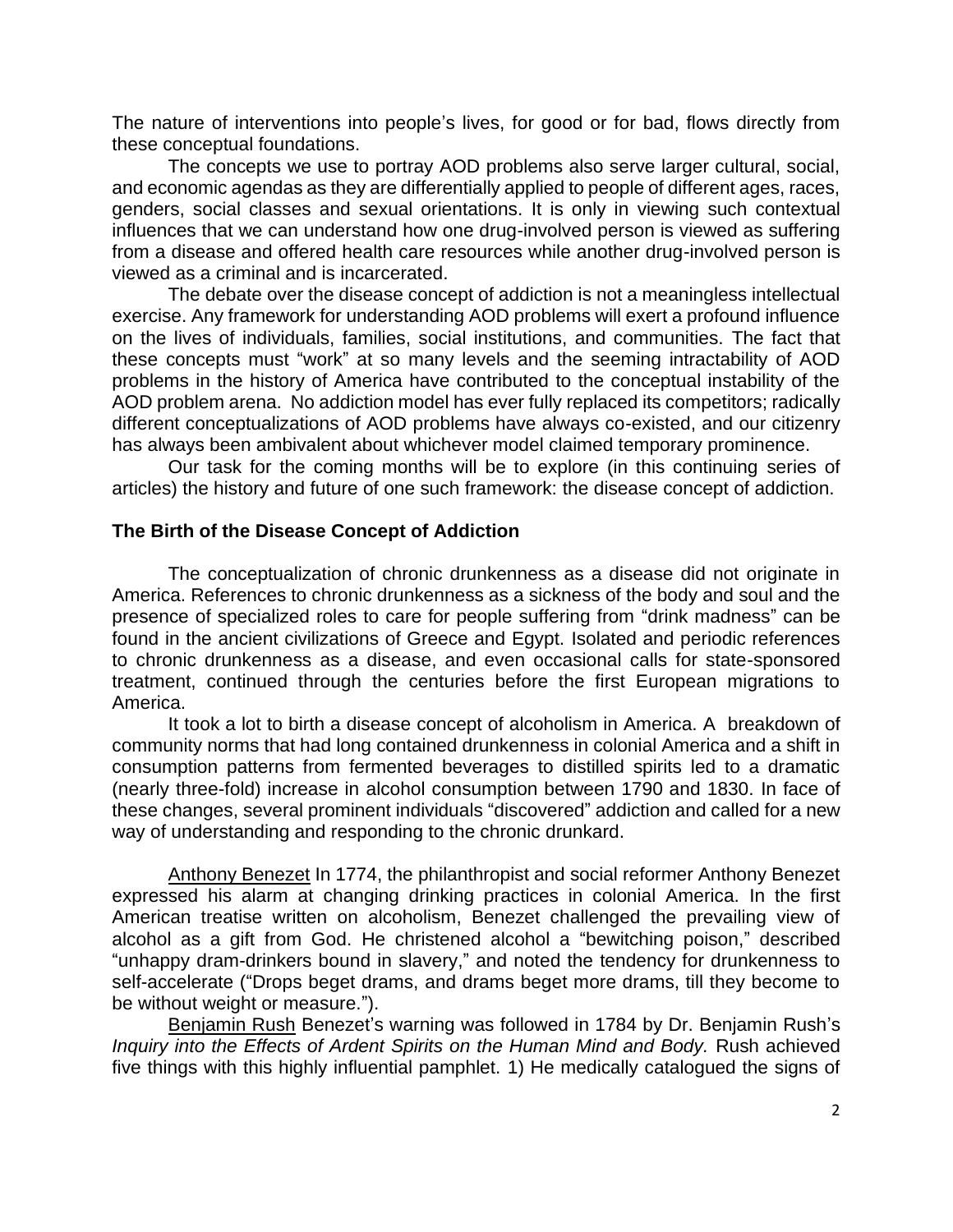acute and chronic drunkenness. 2) He introduced a more medicalized language into the discussion of intemperance by describing "persons addicted to ardent spirits" and by declaring that chronic drunkenness was an "odious disease" and a "disease induced by a vice." 3) He medically confirmed Benezet's observation about the progressiveness of intemperance by noting that such episodes "gradually increase in their frequency." 4) He offered medical speculation about the causes of this disease. 5) He provided the first recommended treatments for chronic drunkenness based on a disease concept of addiction. Rush later used this embryonic disease concept to call for the creation of a special facility (a "Sober House") to care for the drunkard.

Lyman Beecher In the Reverend Lyman Beecher's *Six Sermons on the Nature, Occasions, Signs, Evils, and Remedy of Intemperance* delivered in 1825, we find a growing bridge between moral and medical views of drunkenness. Beecher declared that the intemperate are "addicted to the sin," referred to intemperance as an "evil habit" fueled by "an insatiable desire to drink," observed that intemperance can "hasten on to ruin with accelerated movement," and, then detailed the exact warning signs of this addiction to drink. Beecher concluded his sermons by declaring: "Intemperance is a disease as well as a crime, and were any other disease, as contagious, of as marked symptoms, and as mortal, to pervade the land, it would create universal consternation." Where Benezet and Rush had described the consequences of chronic drunkenness, Beecher described the process of becoming a drunkard and he did so by offering his listeners and readers a remarkably modern checklist of the warning signs that mark the loss of volitional control over alcohol consumption.

Samuel Woodward In the 1830s, the prominent physician Samuel Woodward, recommended the creation of special asylums for the treatment of the inebriate. Woodward described how intemperance was a "physical disease which preys upon his (the drunkard's) health and spirits... making him a willing slave to his appetite." Woodward aptly described the paradoxical entrapment of the drunkard whose source of woe and source of greatest comfort were both to be found in alcohol. He spoke of the role of heredity as a causative factor in chronic drunkenness, evoked powerful images of "the never-dying worm of intemperance...preying upon his [the drunkard's] vitals," and described the way in which the quantity of alcohol consumed by the intemperate must be ever increased to sustain its effect. Woodward believed that the drunkard should be taught the nature of his disease.

*Show to him...the reason why the case is not controllable by the will, that it is a physical evil, a disease of the stomach and nervous system, and entirely incurable while the practice is followed*...

William Sweetser Dr. William Sweetser reflected a very modern understanding of disease and the complexities of viewing chronic drunkenness in this framework when he argued in 1829 that intemperance directly and indirectly created a "morbid alteration" in nearly all the major structures and functions of the human body. He believed many individuals "addicted to intemperance" were vulnerable to such alterations as a result of heredity or accidental circumstance. Sweetser viewed cycles of compulsive drinking for such individuals as the product of a devastating paradox: the poison--alcohol, was, itself,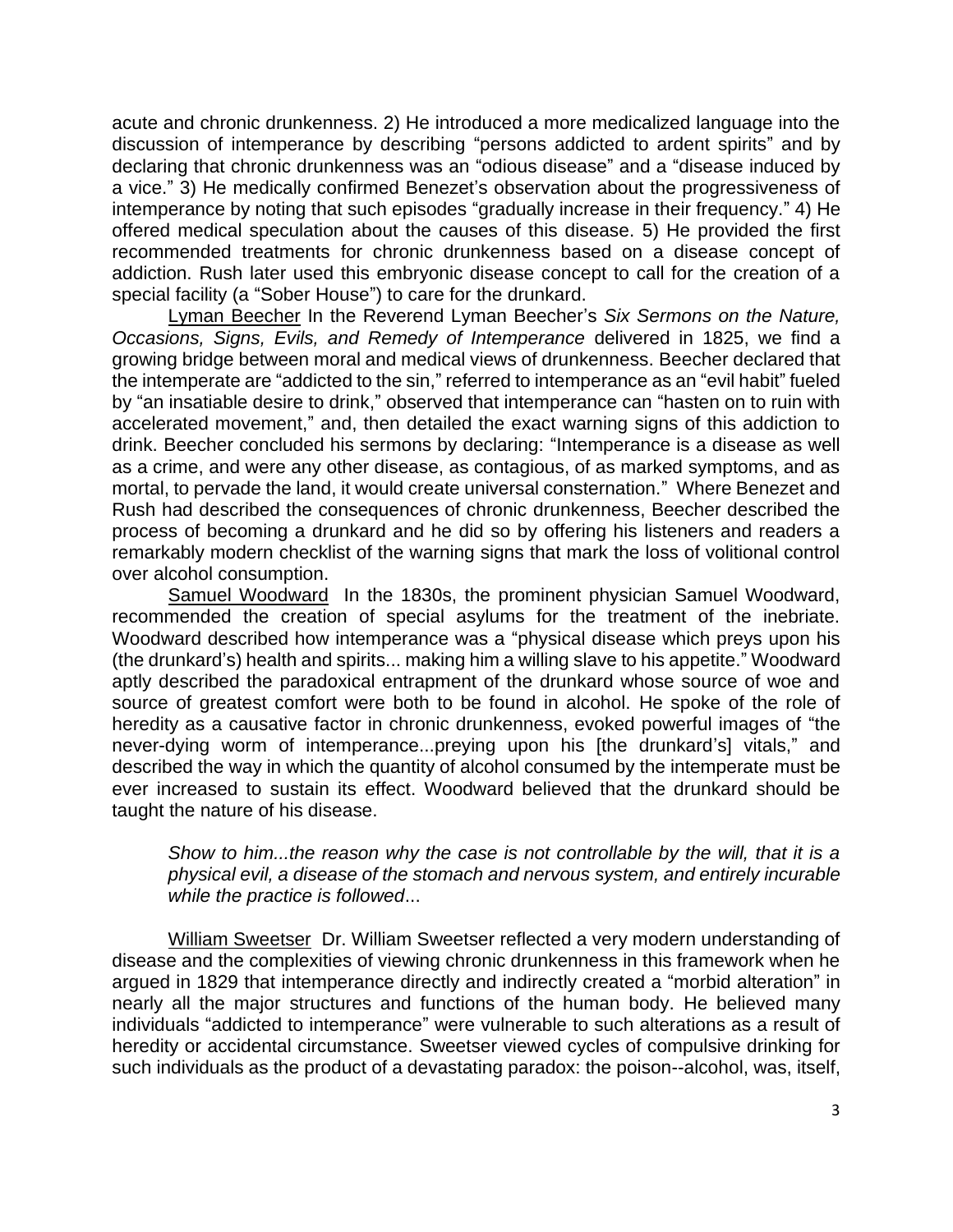its only antidote. Sweetser had great difficulty reconciling his emerging medical understanding of addictive disease with American ideas of free will and personal responsibility. His worries reflect tensions that will continue for nearly two centuries.

*Now that it (intemperance) becomes a disease no one doubts, but then it is a disease produced and maintained by voluntary acts, which is a very different thing from a disease with which providence inflicts us....I feel convinced that should the opinion ever prevail that intemperance is a disease like fever, mania, &c., and no moral turpitude be affixed to it, drunkenness, if possible, will spread itself even to a more alarming extent than at present*.

Roots of Addiction Medicine We can see in these late  $18<sup>th</sup>$  and early  $19<sup>th</sup>$  century writings of Benezet, Rush, Woodward and Sweetser a cluster of ideas that will become the building blocks of an emerging disease concept of alcoholism: biological predisposition, drug toxicity, morbid appetite (craving), pharmacological tolerance, disease progression, inability to refrain from drinking, loss of volitional control over quantity of alcohol intake, and a detailed accounting of the biological, psychological, and social consequences of chronic drunkenness. We also see in these early writing the struggle to distinguish drunkenness as a vice from drunkenness caused by disease. Early disease concept advocates did not view intoxication itself as a disease, but as a potential symptom of disease. The disease itself was portrayed as: 1) the cluster of physical and social problems produced by chronic drunkenness, and 2) the "ungovernable appetite" that overwhelms willful choice and control of alcohol intake. We also see (in everyone following Rush) a clear opinion that the only hope for the diseased drunkard is complete and enduring abstinence from all forms of alcohol and other drugs—as Woodward would advise: "nothing stimulating, both now and forever."

These early writings stand out not because they represented the dominant view of their day, but because the then controversial ideas of these men marked the beginning of an experiment in conceptualizing drunkenness and the drunkard in a fundamentally new way. The gadfly call for a medicalized view of intemperance in the late 18<sup>th</sup> and early 19<sup>th</sup> centuries was bolstered by rapidly expanding knowledge about the physical effects of excessive alcohol consumption. This new knowledge, which ranged from the first studies of delirium tremens to the discovery of the toxic effects of alcohol on the stomach, blood, and nervous system, reached a pinnacle in 1849 in the work of the Swedish physician Magnus Huss. Huss's landmark study bolstered this emerging disease concept and gave the condition a new name: alcoholism. After detailing the multiple organ systems effected by chronic alcohol exposure, Huss noted:

*These symptoms are formed in such a particular way that they form a disease group in themselves and thus merit being designated and described as a definite disease...It is this group of symptoms which I wish to designate by the name Alcoholismus chronicus.*

The works of Rush, Woodward, Sweetser and Huss called attention to chronic drunkenness as a problem that physicians should study and treat. As physicians took up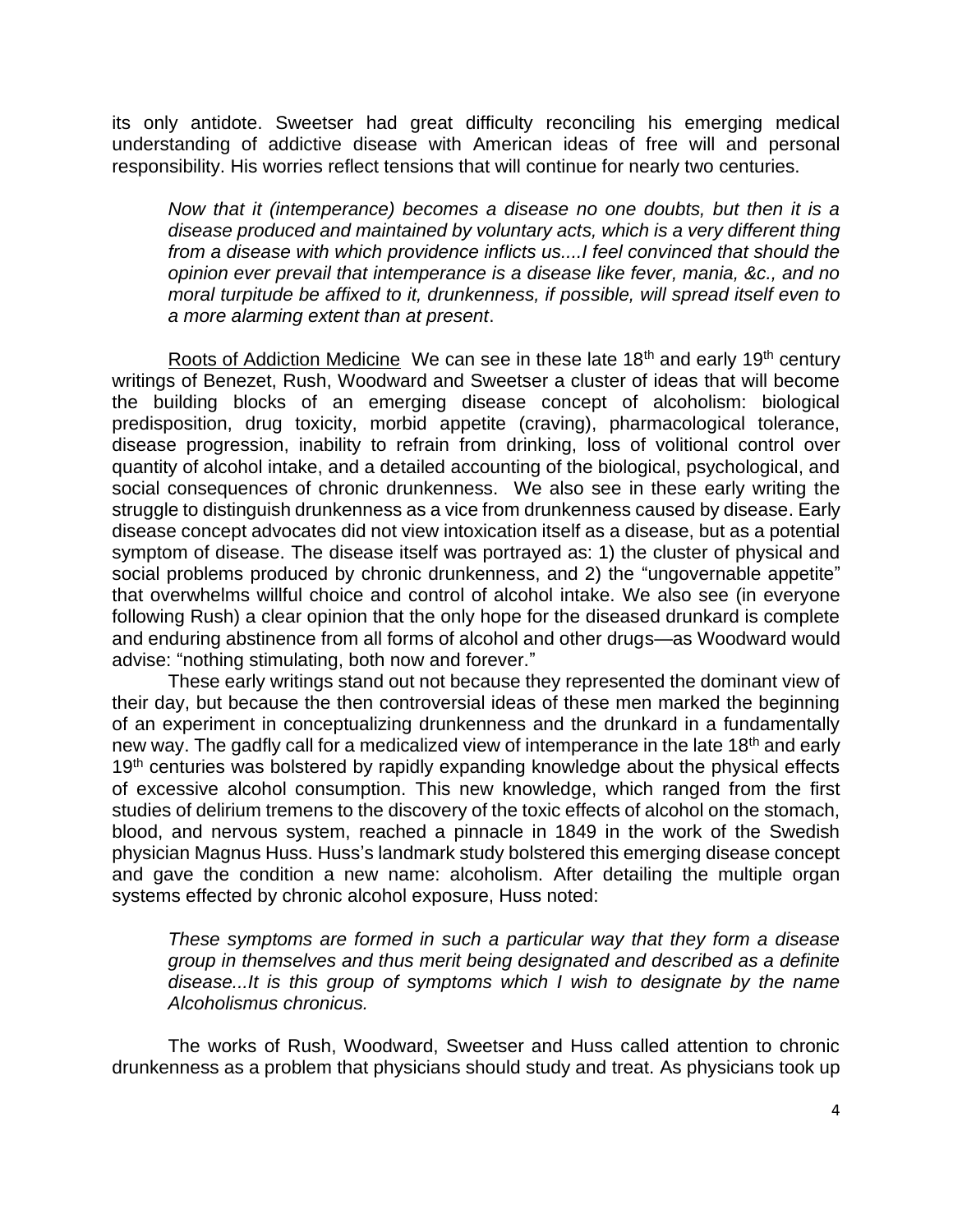this challenge, the terms "drunkenness" and "intemperance" gave way to a more medicalized language that designated this newly formulated disease and the sufferer: *inebriety/inebriate*, *dipsomania/dipsomaniac*, and *alcoholism/alcoholic*. It was during this time that the term "disease" (of alcoholism) was used to designate a real thing that was believed to have a power and life of its own.

*Next: the application of the disease concept to drugs other than alcohol and the role of the disease concept in America's first mutual aid societies and treatment institutions.*

**William L. White** is the author of *Slaying the Dragon: The History of Addiction Treatment and Recovery in America*.

## **Source Materials**

- Beecher, L. (1828). *Six sermons on the nature, occasions, signs, evils and remedy of intemperance*. Boston: T.R. Martin (Third Edition).
- Benezet, A. (1774). *The might destroyer displayed in some account of the dreadful havoc made by the mistaken used as well as abuse of spiritous liquors.* Philadelphia: Joseph Crukshank.
- Crothers, T.D. (1893). *The disease of inebriety from alcohol, opium and other narcotic drugs.* New York: E.B. Treat, Publisher.
- Huss, M. (1849). *Alcoholismus chronicus: Chronisk alcoholisjudkom: Ett bidrag till dyskrasiarnas känndom*. Stockholm: Bonner/Norstedt.
- Lender, M and Martin, J. (1982). *Drinking in America.* New York: The Free Press.
- Levine, H. (1978). The discovery of addiction: Changing conceptions of habitual drunkenness in America. *Journal of Studies on Alcohol*, 39(2):143-174.
- Rush, B. (1814). *An inquiry into the effect of ardent spirits upon the human body and mind, with an account of the means of preventing and of the remedies for curing them* 8th rev. ed. Brookfield: E. Merriam & Co.
- Rush, B. (1810). Plan for an Asylum for Drunkards to be called the Sober House, reprinted in: Corner, G. Ed. (1948). *The Autobiography of Benjamin Rush.* Princeton: Princeton University Press.
- Sweetser, W. (1828). *A dissertation on intemperance*, *to which was awarded the premium offered by the Massachusetts Medical Society*. Boston: Hilliard, Gray, and Company.
- White, W. (1998). *Slaying the dragon: The history of addiction treatment and recovery in America*. Bloomington, Illinois: Chestnut Health Systems.
- Woodward, S. (1838). *Essays on asylums for inebriates.* Worcester, Massachusetts.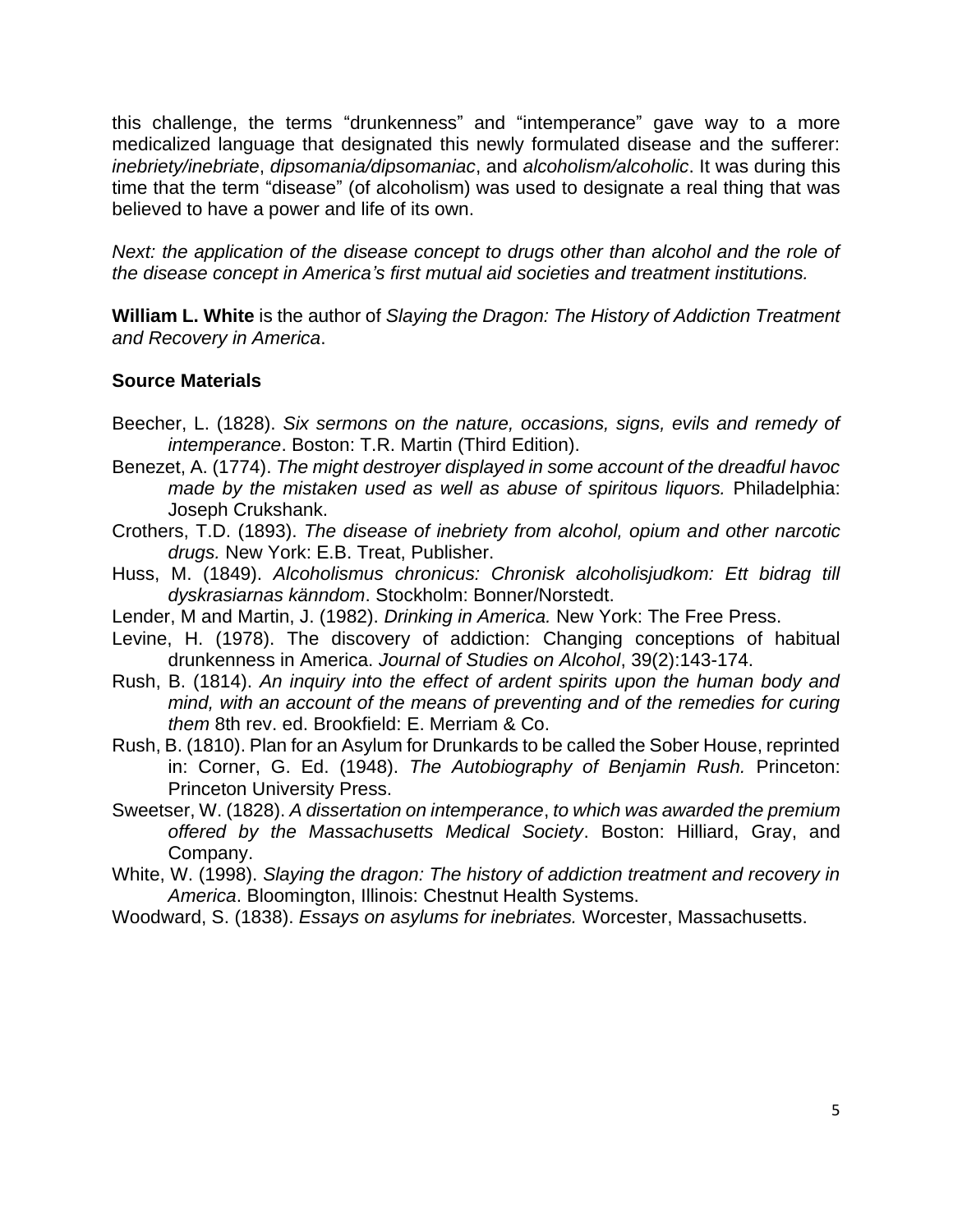White, W. (2000). Addiction as a disease: Birth of a concept. *Counselor, 1*(1), 46-51,73.

## **The Addiction-Disease Concept: Its Rise and Fall in the 19th Century**

William L. White

## *Second in a series on the history and future of the disease concept of addiction.*

In the last article, we explored the way in which new "disease" conceptions of addiction emerged and co-existed alongside the more popular perceptions of chronic intemperance as a product of sin, vice, indulgence, and habit. We noted how the speeches and publications of prominent social reformers, clergy, and physicians had birthed a disease concept of addiction, defined core elements of this concept, and catalogued the wide-ranging consequences of what Magnus Huss, in 1849, christened *chronic alcoholism.*

In this article we will describe the limited role the disease concept played in  $19<sup>th</sup>$ century alcoholic mutual aid societies, the application of this concept to drugs other than alcohol, and the major role the disease concept played in 19<sup>th</sup> century addiction treatment. We will also hear from some of the earliest critics of the disease concept.

## **19th Century Mutual Aid Societies**

There were many formally organized alcoholic mutual aid societies in the 19<sup>th</sup> century: The Washingtonians, the fraternal temperance societies, the reform clubs and such institutional aftercare associations as the Ollapod Club and the Godwin Association. None of these groups made the disease concept a centerpiece of their movements, but nearly all tended to see the roots of inebriety more in medical terms than in moral terms. From the Washingtonian literature of the 1840s we read, "He (the drunkard) knows and feels that drunkenness with him is rather a *disease* than a *vice,"* and we find a large gathering of Keeley League members sitting under a banner in 1892 that reads, "The Law Must Recognize a Leading Fact, Medical not Penal Treatment Reforms the Drunkard." But it should be emphasized that the disease concept was a peripheral concept for America's earliest alcoholic mutual aid societies.

What the 19<sup>th</sup> century alcoholic mutual aid societies did emphasize was the power of public commitment to total abstinence, alcoholic-to-alcoholic "experience sharing," sober fellowship, and service to other alcoholics. Little time was spent in these societies pondering how one became an alcoholic and none used the concept of "disease" as an organizing metaphor for personal sobriety.

## **"The Opium Disease"**

As a medicalized concept of addiction rose on the American cultural landscape, a unique class of drugs sought the embrace of this concept. Epidemics of infectious disease and a spectrum of other painful medical disorders rendered 19<sup>th</sup> century Americans of all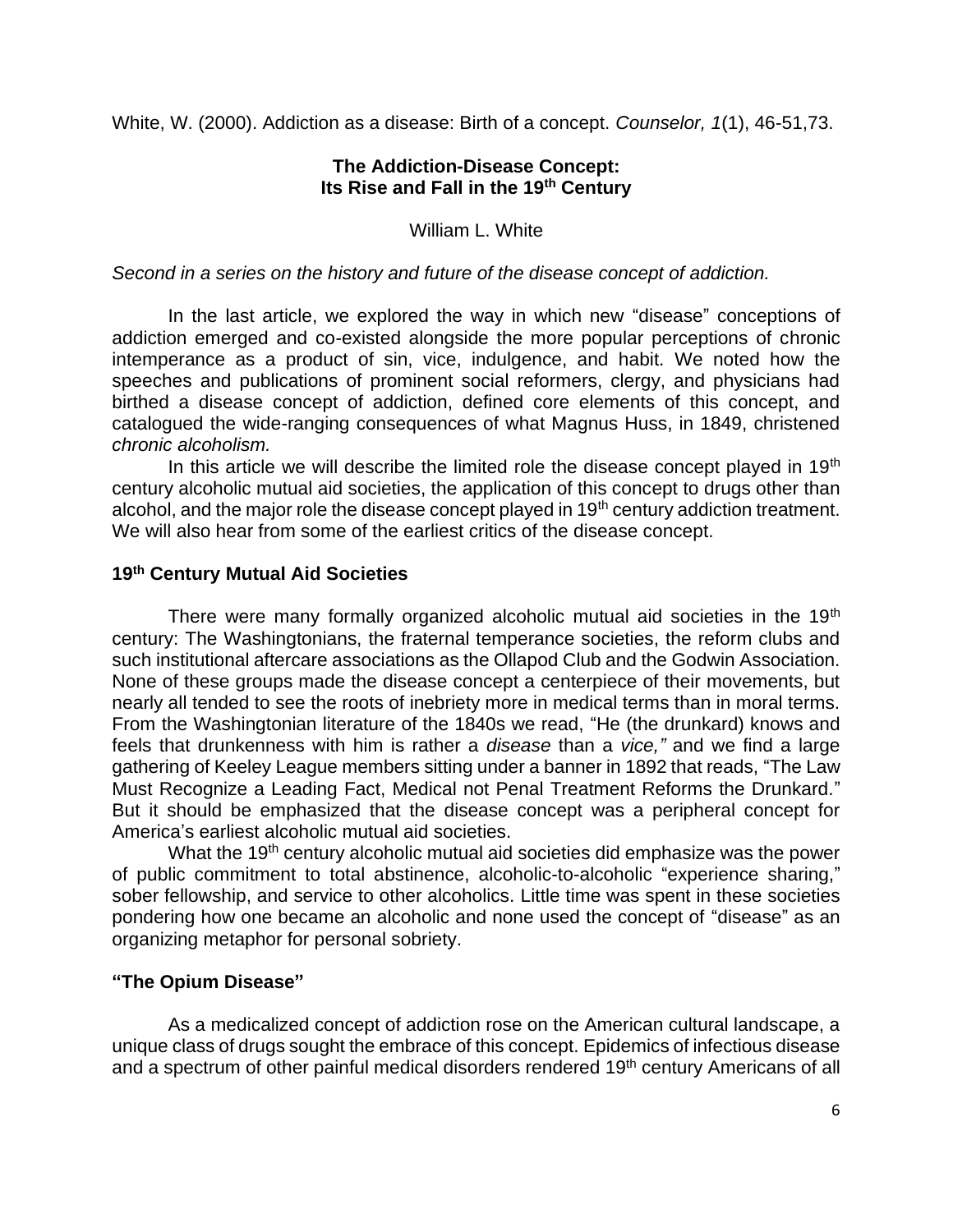ages in need of and vulnerable to the effects of narcotic drugs. The oft-times indiscriminate dissemination of opiate-laced medicines by physicians, the pervasive presence of a predatory patent medicine industry, and such technical developments as the isolation of morphine from opium and the introduction of a perfected hypodermic syringe all contributed to a rise in narcotic addiction. Whatever suffering medicine could not cure in the 19<sup>th</sup> century, morphine and the hypodermic syringe could alleviate.

The cultural perception of opiate addiction evolved over the 19<sup>th</sup> century from that of a misfortune, to that of a vice, to proposals that such dependence should be viewed as a disease. The latter view emerged in tandem with the growing awareness of the addictive properties of opium. By the 1850s, the power of opium over human will was increasingly illustrated by such aphorisms as: "It is not the man who eats Opium, but it is Opium that eats the man."

While the dominant profile of the 19<sup>th</sup> century opiate addict was a white, middleaged woman, opiate use was publicly linked to Chinese immigrants at a time (the 1870s) of heightened racial and class conflict surrounding the question of Asian immigration. The creation of America's first 'dope fiend' caricature slowed the perception of opiate addiction as a medical disorder and injected the issue of racism into the public perception of opiate use. This was true even where the disease concept prevailed. Eating and injecting opiates—the pattern most prevalent among affluent whites—was referred to as a disease, while the smoking of opium—a pattern associated with the Chinese—was consistently labeled a vice.

In the face of America's first anti-"drug" (opium) campaign, attacks on the disease concept of narcotic addiction increased, even from physicians. One of the most outspoken critics of the disease concept of opiate addiction was Dr. C.W. Earle of Chicago.

*It is becoming altogether too customary in these days to speak of vice as disease...That the responsibility of taking the opium or whiskey...is to be excused and called a disease, I am not willing for one moment to admit, and I propose to fight this pernicious doctrine as long as is necessary.* 

By the 1880s, addiction specialists were using terms such as "the drug vice" and "dreadful habit" to describe opiate addiction at the same time they described patients who "continued until the drug produced its *own disease."* This mixture of moral and medical language was common in the addiction literature of the  $19<sup>th</sup>$  century. The conceptualization of "morphinism" as "a disease of the body and mind," while still poorly developed and quite controversial, began to slowly move into the mainstream medical literature. Simultaneously, addiction to alcohol and other drugs were embraced within a new term, *inebriety*, that captured a wide variety of drug choices, patterns of use, and types of resulting problems.

## **The Disease Concept of Inebriety**

During the second half of the  $19<sup>th</sup>$  century, a multi-branched profession emerged that specialized in treatment of alcohol, opium, morphine, cocaine, chloral, and ether inebriety. The story of specialized treatment institutions based on a disease concept of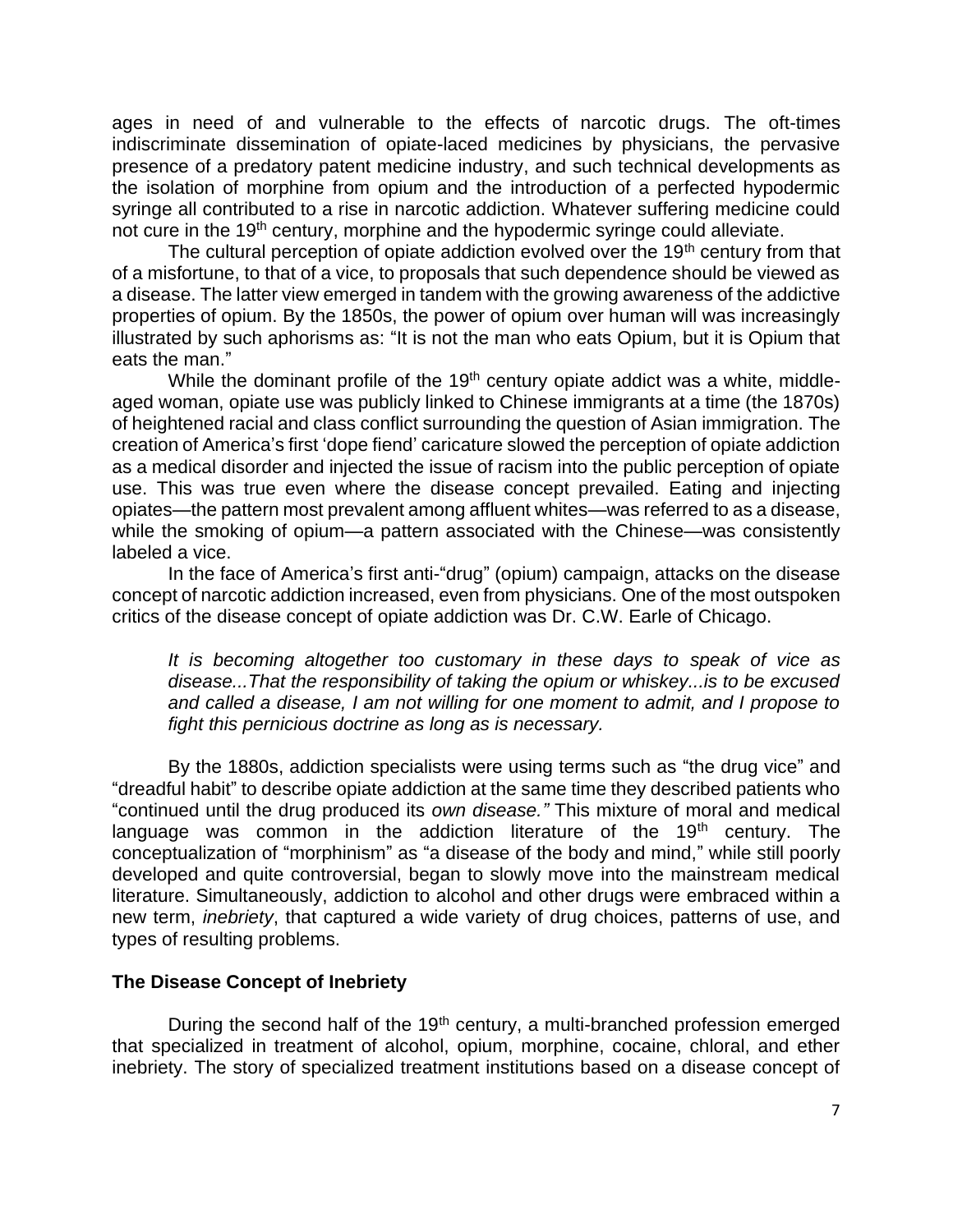inebriety begins with the opening of the New York State Inebriate Asylum in 1864, whose founder, Dr. Joseph Turner, had long advocated such a concept. In 1870, the superintendents of several inebriate asylums and homes established the American Association for the Cure of Inebriety (AACI). The first four founding principles of the AACI were the following.

- *1. Intemperance is a disease.*
- *2. It is curable in the same sense that other disease are.*
- *3. Its primary cause is a constitutional susceptibility to the alcoholic impression.*
- *4. This constitutional tendency may be either inherited or acquired.*

The AACI's *Journal of Inebriety* published hundreds of disease-themed papers that were joined by a growing number of medical texts on inebriety that advocated a disease concept of addiction. The flavor of these writings can be illustrated from the work of two of the most prominent leaders of the AACI.

Dr. Joseph Parrish, the founding spirit of the AACI, summarized his views on inebriety in 1888. He began by distinguishing between drunkenness as a vice and drunkenness as a disease, noting that the latter was fueled not by weakness of moral character but by a pathological and nearly irresistible appetite for alcohol.

*It is the internal craving for alcoholic liquors, and for their intoxicating effect, that constitutes the disease, and not the fact of drunkenness.*

Parrish, like many 19<sup>th</sup> century inebriety specialists, didn't so much reject the view of drunkenness as vice as suggest that a line could be crossed where drunkenness evolves into a disease that is no longer under the conscious control of the drinker. He believed that there were multiple sources for this disease process but that the most significant of such sources were of biological origin. According to Parrish, heredity provided a "moral and physical predestination" that made a drunkard of one while protecting his neighbor from a similar fate.

Like Parrish, Dr. T.D. Crothers believed that the disease of inebriety had multiple causes (e.g., heredity, illness, emotional excitement, adversity), presented itself in quite varying patterns (e.g., chronic, intermittent), and required highly individualized treatments. What Crothers considered the "disease" was the "constitutional proclivity, or neurosis" which fueled excessive alcohol and other drug use. Crothers believed that such proclivity often had a physical source and manifested itself in a morbid appetite that ignited the manic pursuit of intoxication. Crothers had a special interest in how this concept could be reconciled with questions of human will and responsibility.

The disease concept of inebriety was the centerpiece of the work of Parrish, Crothers, and other leaders of the medical wing of the AACI. They saw this concept as the foundation of the movement to treat inebriety medically and scientifically and to garner support for specialized institutions where inebriates could be treated.

The proprietary addiction cure institutes of the  $19<sup>th</sup>$  century also used the disease concept to buttress their marketing efforts. Franchised chains of addiction cure institutes, often bearing the names of their founders—Keeley, Gatlin, Neal, Oppenheimer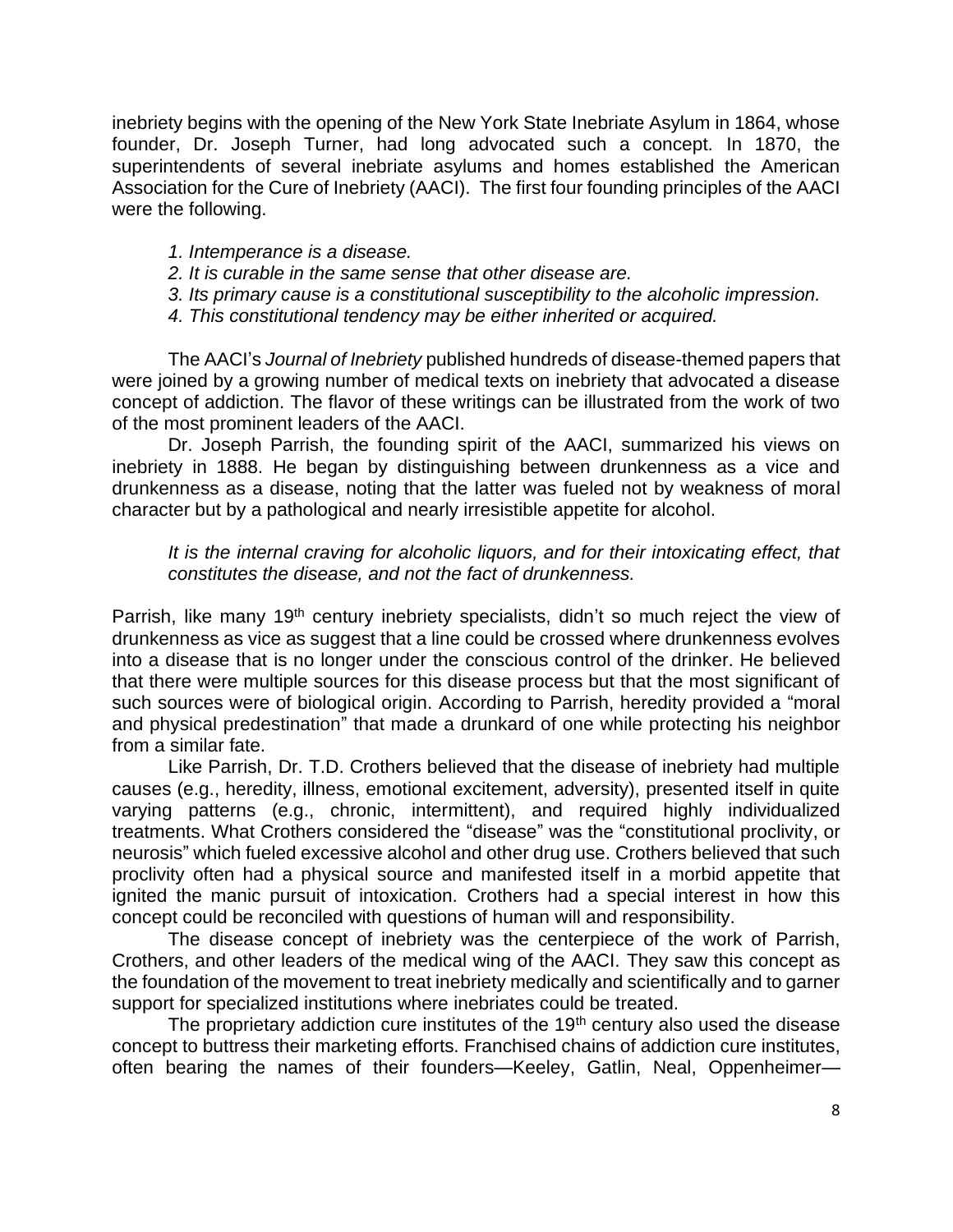advertised that inebriety was a disease that could be cured with the purchase of their injections or bottled cures. Later exposés related to the presence of alcohol, opiates and cocaine in such products helped undermine the credibility of the disease concept that was used to promote these alleged cures.

## **19th Century Disease Concept Critics**

Support for a "disease concept" was by no means unanimous among those who cared for the inebriate. The most fully articulated opposition to the disease concept among the inebriate institutions came from the leaders of the Franklin Reformatory for Inebriates in Philadelphia. Dr. Robert Harris expressed the philosophy of this institution as early as 1874, when he declared the following:

*As we do not, either in name or management, recognize drunkenness as the effect of a diseased impulse; but regard it as a habit, sin, and crime, we do not speak of cases being cured in a hospital, but "reformed."*

Leaders of the Franklin Reformatory attacked the disease theory as "a weak apology for the sin of drunkenness" and a "blasphemy against God." At the same time, they portrayed the inebriate as the victim of a society that through its promotion of drinking seduced the innocent into an unbreakable habit. We see in these views the struggle to reconcile the idea of free will with metaphors of slavery and entrapment that mark the growing emergence of the concept of addictionBa concept that was calling into question the limits of human will.

Some of the strongest attacks on the disease concept were rooted in an alternative view of chronic drunkenness proposed by evangelical Christians. This view, which found its practical application in religious revivals, the urban mission movement, and religiously sponsored inebriate colonies, viewed drunkenness as a sin against God that could only be cured by religious conversion. The tension surrounding the disease concept of inebriety reflected the different ways science and religion were defining the source and solution to the problem of intemperance. Many of those concerned about alcohol and other drug problems in the 19<sup>th</sup> century had difficulty defining the exact nature of these problems. Phrases like "addicted to sin," "moral disease," and "disease induced by a vice," and the interchangeable use of such terms as "habit," "indulgence," and "disease" represent the enduring confusion and ambivalence about the precise character of such problems. Many tried to reconcile these seemingly conflicting views by arguing that there existed a continuum of human will in which one could choose to begin drinking, choose to continue to drink, but at some point lose the power to not drink.

## **The Fate of the First Disease Concept**

The disease concept of the  $19<sup>th</sup>$  century competed against three alternative views of alcohol and other drug problems. One view, which we have highlighted, concurred that the source of the problem was in the person but defined the problem in terms of vice and sin. The second view portrayed the source of the problem not in the person but in the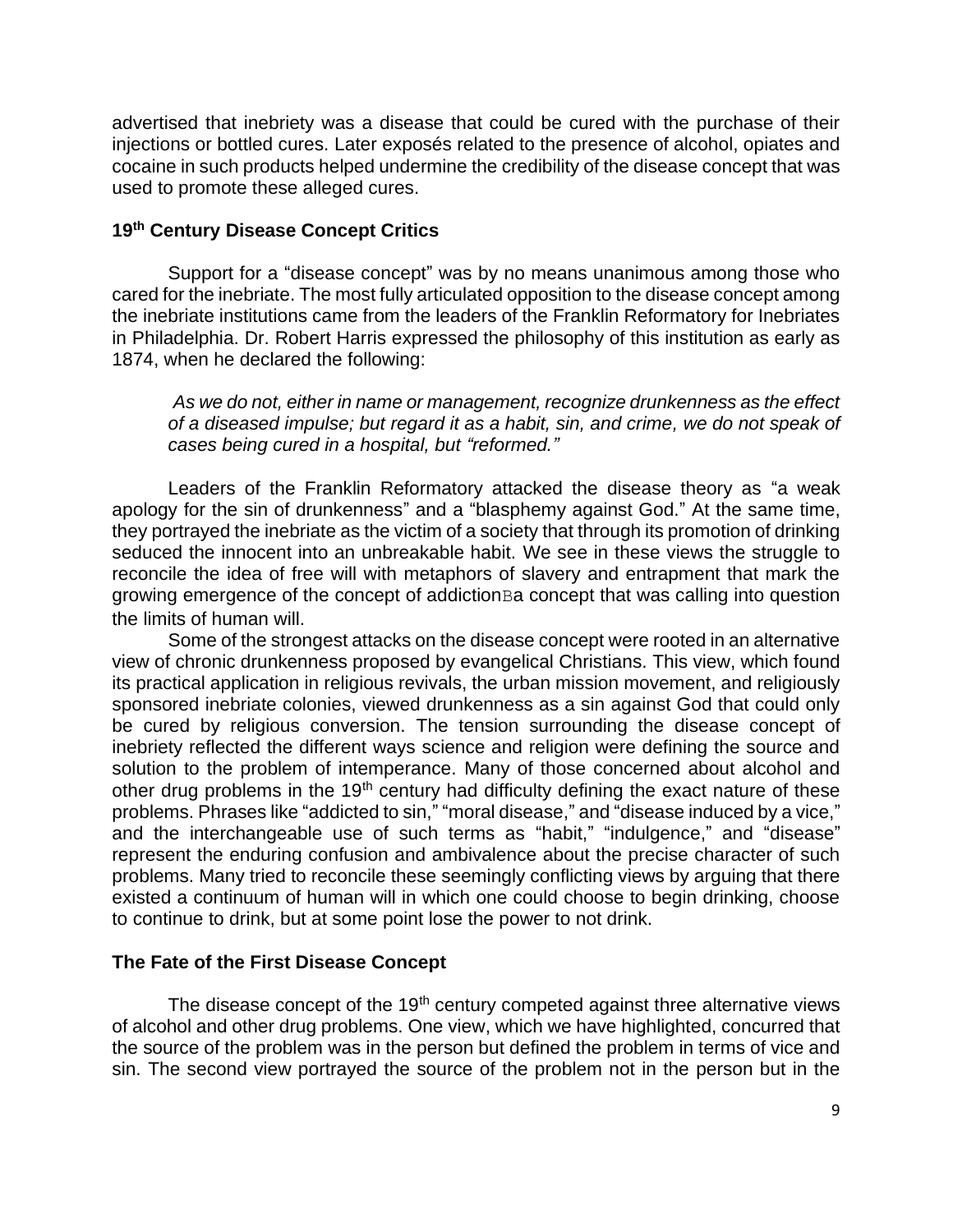product (alcohol, particularly distilled spirits, opium, and cocaine). A third view contended that America's drug problems were being caused by the aggressiveness with which alcohol and other drug use were being promoted by new distilleries and breweries, a new corruption-plagued institution (the saloon), and by physicians and pharmacists. Quite different proposals to solve America's alcohol and other drug problems emerged from each of these views. These contrasting views co-existed throughout the 19<sup>th</sup> century with each vying for prominence.

The disease concept as a purely medical concept fell out of favor at the end of the 19<sup>th</sup> century in tandem with the fall of the treatment institutions in which it had been imbedded. The demedicalization of addiction rose in the wake of alcohol and drug prohibitions movements that took their turn trying to resolve America's alcohol and other drug problems. Temporarily swept away was the language of "disease" and many elements of this embryonic concept: biological vulnerability (propensity), tissue tolerance, morbid appetite (craving), progression, obsession, and behavioral compulsion. We shall see in future articles how the core elements of the 19<sup>th</sup> century's disease concept of addiction will come to be rediscovered and how they will again stir new debates regarding their scientific validity and their moral consequences.

**William L. White** is the author of *Slaying the Dragon: The History of Addiction Treatment and Recovery in America*.

## **Source Materials**

- Allen, Nathan (1850). An essay on the opium trade. In: Grog, G., Ed., *Origins of medical attitudes toward drug addiction in America*. New York: Arno Press.
- Anonymous (1842). *The foundation, progress and principles of the Washington Temperance Society.* Baltimore: John D. Toy.
- Crothers, T.D. (1893). *The disease of inebriety from alcohol, opium and other narcotic drugs.* NY: E.B. Treat, Publisher.
- Earle, C.W. (1880). The opium habit. *Chicago Medical Review* 2:442-446, 493-498.
- Kane, H.H. (1881). *Drugs that enslave: The opium, morphine, chloral and hashish habits*. Philadelphia: Presley Blakiston.
- Parrish, J. (1883). *Alcoholic inebriety: From a medical standpoint.* Philadelphia: P. Blakiston, Son & Company
- *Proceedings 1870-1875, American Association for the Cure of Inebriates.* (1981). NY: Arno Press.
- Scott, F. (1803). Experiments and observations on the means of counteracting the deleterious effects of opium and on the method of cure of the disease resulting therefrom. In: Grog, G., Ed., *Origins of Medical Attitudes Toward Drug Addiction in America.* New York: Arno Press.
- *Twelfth annual report of the Franklin Reformatory Home for Inebriates*. (1884). Philadelphia: Treager & Lamb, Printers.
- White, W. (1998). *Slaying the Dragon: The history of addiction treatment and recovery in America*. Bloomington, Illinois: Chestnut Health Systems.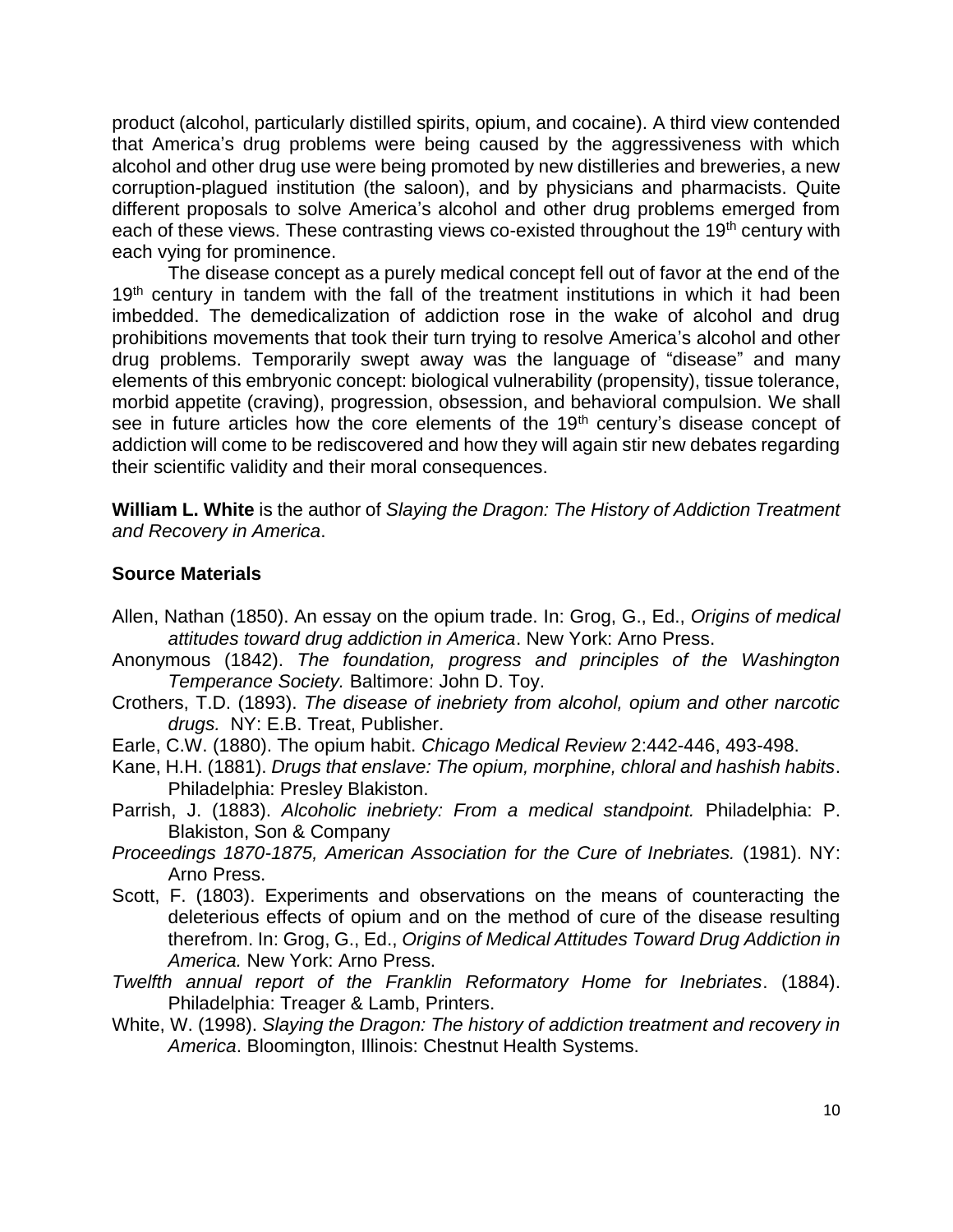White, W. (2000). The rebirth of the disease concept of alcoholism in the  $20<sup>th</sup>$  century. *Counselor*, 1(2), 62-66.

## **The Rebirth of the Disease Concept of Alcoholism in the 20th Century** *William L. White*

*Third in a series on the history and future of the disease concept of addiction.*

The first article of this series described the rise of a disease concept of intemperance in the late 18<sup>th</sup> century, the extension of this concept to opiate and cocaine addiction, the prominent role of the disease concept in 19th century inebriate asylums and homes, and the diminishing popularity of the disease concept as the 20<sup>th</sup> century opened. This article will trace the addiction-disease concept through the 20<sup>th</sup> century, depicting its hibernation, re-emergence, and commercialization.

#### **1900-1942: Dormancy**

America's first addiction-disease concept was swept away in the transition between the 19<sup>th</sup> and 20<sup>th</sup> centuries. While individual physicians continued to advocate various disease concepts of addiction, the overall definition of alcohol and drug problems shifted from a focus on a vulnerable minority of users to a focus on the inherent "badness" of the drugs and the persons and institutions profiting from their sale. Cultural pessimism about the potential for permanent recovery, combined with exposés of fraudulent cures, contributed to a dramatic decline in addiction treatment and the rise of laws banning the non-medical use of alcohol, narcotics, and cocaine. Alcoholics and addicts, once "patients" worthy of sympathy, became "common drunkards" and "dope fiends" portrayed, at worst, as moral weaklings and criminals, and, at best, as dangerously insane.

This transition in attitude reflected and continued to fuel changes in state and federal laws. The Harrison Act of 1914 brought narcotics and cocaine under federal control by designating physicians as the gatekeepers for the legitimate distribution of these drugs. Subsequent Supreme Court decisions and law enforcement policies inadvertently shifted responsibility for the care of addicts from physicians to criminal syndicates. The voices of physicians who protested this change on the grounds that addiction was a treatable disease were silenced amid the larger cultural redefinition of the addict from that of a sick person worthy of sympathy and support to that of a psychopath deserving isolation and punishment.

Even when disease metaphors were used in the early 20th century, they were expressed in language that emphasized the danger the addict posed to the community. Winifred Black in her 1928 best seller, *Dope: The Story of the Living Dead*, depicted drug addiction as a "a wasting, loathsome, hideous, cruel disease" and portrayed the addict as a "carrier" of a disease "worse than smallpox, and more terrible than leprosy." The sequestration that Black and others called for was not in medicallydirected specialty institutions but in federal penitentiaries.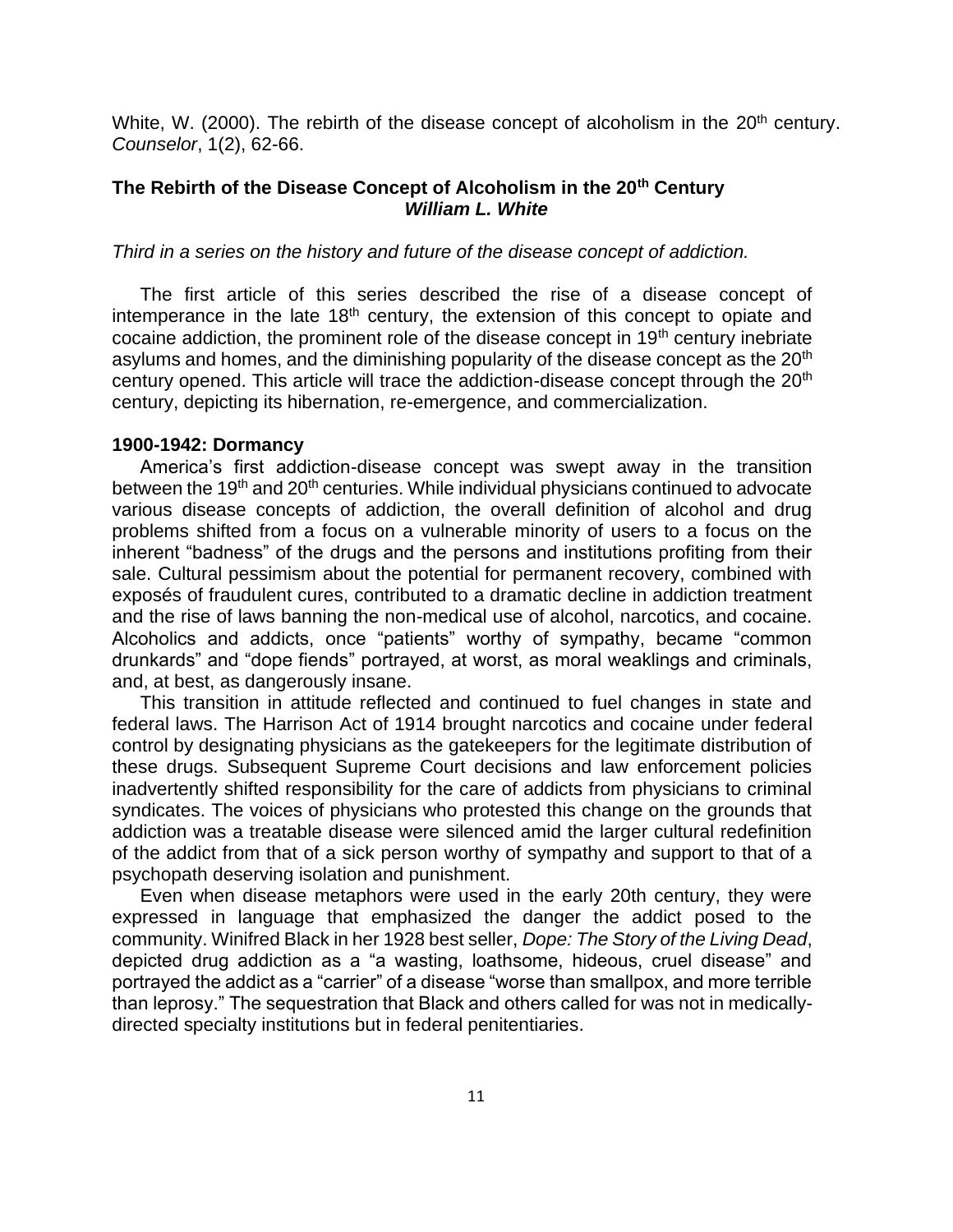The advent of Prohibition in 1919 similarly altered the country's perception of and response to the alcoholic. By the early 1920s, the bold 19<sup>th</sup> century proclamation that alcoholism was a disease had become a dying whisper that faded with the treatment institutions it had spawned. As the addiction disease concept fell from popularity and as specialty institutions closed, the care of alcoholics and addicts shifted to penal institutions (inebriate colonies and "drunk tanks") to the "foul wards" of large public hospitals and to the fledgling field of psychiatry. Most psychiatrists of this era framed excessive alcohol and other drug use not as a primary disease, but as a superficial symptom of underlying psychological disturbance. The important intervention, according to this theory, was treatment of the hidden, unconscious forces that drove excessive drug use.

Psychiatry's reluctant assumption of responsibility for the problems of alcoholism and narcotic addiction had two notable outcomes. First, it formed the theoretical foundation for what were quite humane efforts to find effective treatments. These included the Emmanuel Clinic model and its use of recovered alcoholics as lay therapists, the treatment of affluent alcoholics and addicts in private hospitals and sanatoria, and eventually new outpatient alcoholism clinic models in Connecticut and Georgia.

More ominously, this view subjected alcoholics and addicts to whatever psychiatric treatments were in vogue and to prevailing social policies toward the mentally ill. Thus, alcoholics and addicts were swept under the umbrella of mandatory sterilization and legal commitment laws in the early 20<sup>th</sup> century, and were subjected to often lethal withdrawal regimes, psychosurgery (prefrontal lobotomies), chemical and electroconvulsive therapies, and drug therapies that eventually included barbiturates, amphetamines, and LSD. Alcoholics and addicts, where they could be admitted, were subjected to the worst abuses of mental health institutions.

The importance of the early 20th century to our story is what it reveals about the consequences of abandoning a disease concept of addiction in the absence of an alternative concept that "works" at personal, professional, and cultural levels.

#### **AA and the Disease Concept: A Complex Connection**

It is difficult to pick up a book advocating or attacking the disease concept of alcoholism/addiction without having Alcoholics Anonymous credited as the source of the modern disease concept of alcoholism. Yet considerable evidence challenges this popular belief. When AA co-founder Bill Wilson was asked in 1960 about AA's position on the disease concept, he offered the following response:

"We have never called alcoholism a disease because, technically speaking, it is not a disease entity. For example, there is no such thing as heart disease. Instead there are many separate heart ailments, or combinations of them. It is something like that with alcoholism. Therefore, we did not wish to get in wrong with the medical profession by pronouncing alcoholism a disease entity.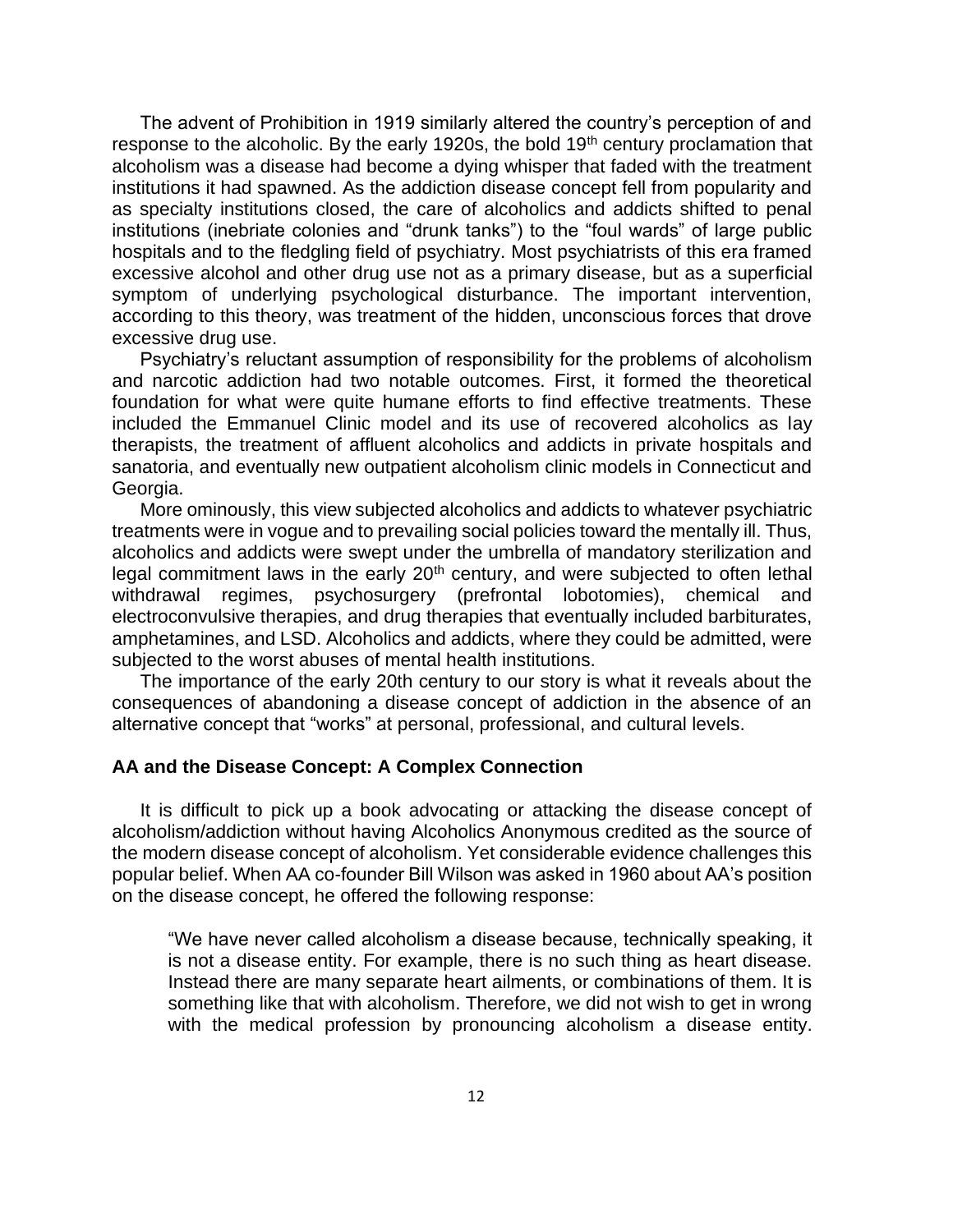Therefore, we always called it an illness, or a malady – a far safer term for us to use."

AA's use of medical terms reflects not an observation on the source or nature of alcoholism but its belief about the solution. When Wilson asked Dr. Bob Smith, AA's other co-founder, to comment on the accuracy of referring to alcoholism as disease or one of its synonyms, Smith scribbled in a large hand on a small sheet of his letterhead: "Have to use disease – sick – only way to get across *hopelessness*." AA's use of medical metaphors served as a reminder of its belief that the alcoholic could never again safely drink alcohol.

In a paper that looks specifically at whether AA was the source of the disease concept, historian Ernest Kurtz, author of *Not God: A History of Alcoholics Anonymous*, summarizes his review of AA literature and practices:

"On the basic question, the data are clear: Contrary to common opinion, Alcoholics Anonymous neither originated nor promulgated what has come to be called the disease concept of alcoholism. In the major texts of AA, there appear no discussions and bare mention of "disease," much less of the disease concept of alcoholism. Its paucity of mention in the officially published works suggests that this understanding is hardly central to the thought of Alcoholics Anonymous. Yet its members did have a large role in spreading and popularizing that understanding. Most AA members, in the year 2000 no less than in 1939, will tell an inquirer that their alcoholism has physical, mental, emotional, and spiritual dimensions. The contribution of Alcoholics Anonymous is not the idea of *disease* but of *threefold* disease – the realization that the alcoholic had problems in the physical, the mental, and the spiritual realms, the clear understanding that alcoholism is, as described on page 44 of *Alcoholics Anonymous*, 'an illness which only a spiritual experience will conquer.' Did AA's use the disease concept of alcoholism? Yes. Did AA's or AA originate or rediscover or dogmatically push the disease concept of alcoholism? Clearly, No."

What AA did contribute inadvertently to the disease concept – its goal was not to understand alcoholism but to help alcoholics–was its members' collective experience. This experience reflected:

- the reality that alcoholism had a physical, as well as a mental and a spiritual, component
- the potential helpfulness of medical metaphors ("illness," "allergy") in making sense of drinking experiences
- the portrayal of alcoholism as an accelerating process
- the importance of concentrating on drinking behavior rather than searching for underlying causes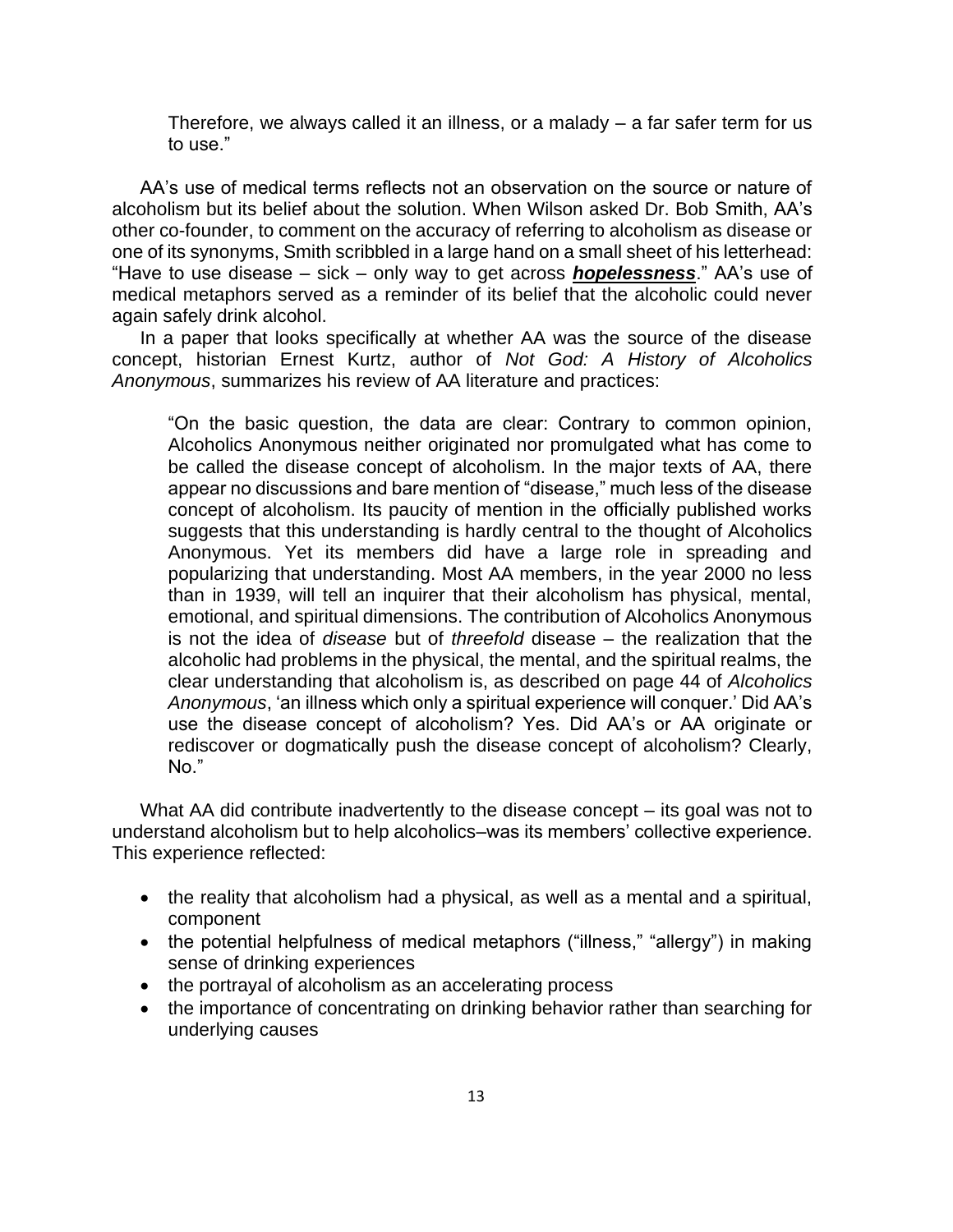• a belief that loss of control over alcohol could be contained only by complete abstinence from alcohol.

AA was not the source or promoter of the disease concept that emerged in the 1940s as a public policy slogan and an organizing construct for alcoholism treatment. AA's peripheral use of such medical metaphors was not a declaration of science but a simple statement of collective experience. ("It explains many things for which we cannot otherwise account." *Alcoholics Anonymous*, xxiv)

## **1942-1970: Modern Movement**

The source of a rediscovered addiction disease concept in the mid-20th century begins with three organizations: the Research Council on Problems of Alcohol (founded in 1937), the Yale Center of Alcohol Studies (1943), and the National Committee for Education on Alcoholism (1944). RCPA, Yale, and NCEA collectively provided the driving force behind the "modern alcoholism movement" – a term intended to convey a focus on alcoholism, rather than on alcohol or the broad spectrum of alcohol-related problems. This movement met the cultural need to escape a century of polarized wet-dry debates and provided these organizations with hope for institutional funding of their research and educational agendas. The newly defined problem was the unique vulnerability of a small subpopulation of drinkers.

In 1942, Dwight Anderson of the RCPA published a seminal article in the Quarterly Journal of Studies on Alcohol in which he advocated a sustained public education campaign to reframe alcohol problems in terms of sickness rather than vice. Anderson proposed four "kinetic ideas" as the centerpiece of this campaign.

- The problem drinker is a sick man, exceptionally reactive to alcohol.
- He can be helped.
- He is worth helping.
- The problem is therefore a responsibility of the healing professions as well as health authorities and the public.

When Marty Mann founded NCEA in 1944, she integrated Anderson's ideas into her own proposed campaign, but she incorporated the words "alcoholism" and "alcoholic" into Anderson's kinetic ideas and added a fifth element, which she listed first:

• Alcoholism is a disease.

Mann spent the rest of her life leading the campaign to change America's conception of alcoholism and the alcoholic and to create local resources for alcoholism treatment and recovery.

The model of alcoholism treatment that most exemplified the disease concept subsequently emerged from the synergy of three programs in Minnesota: Pioneer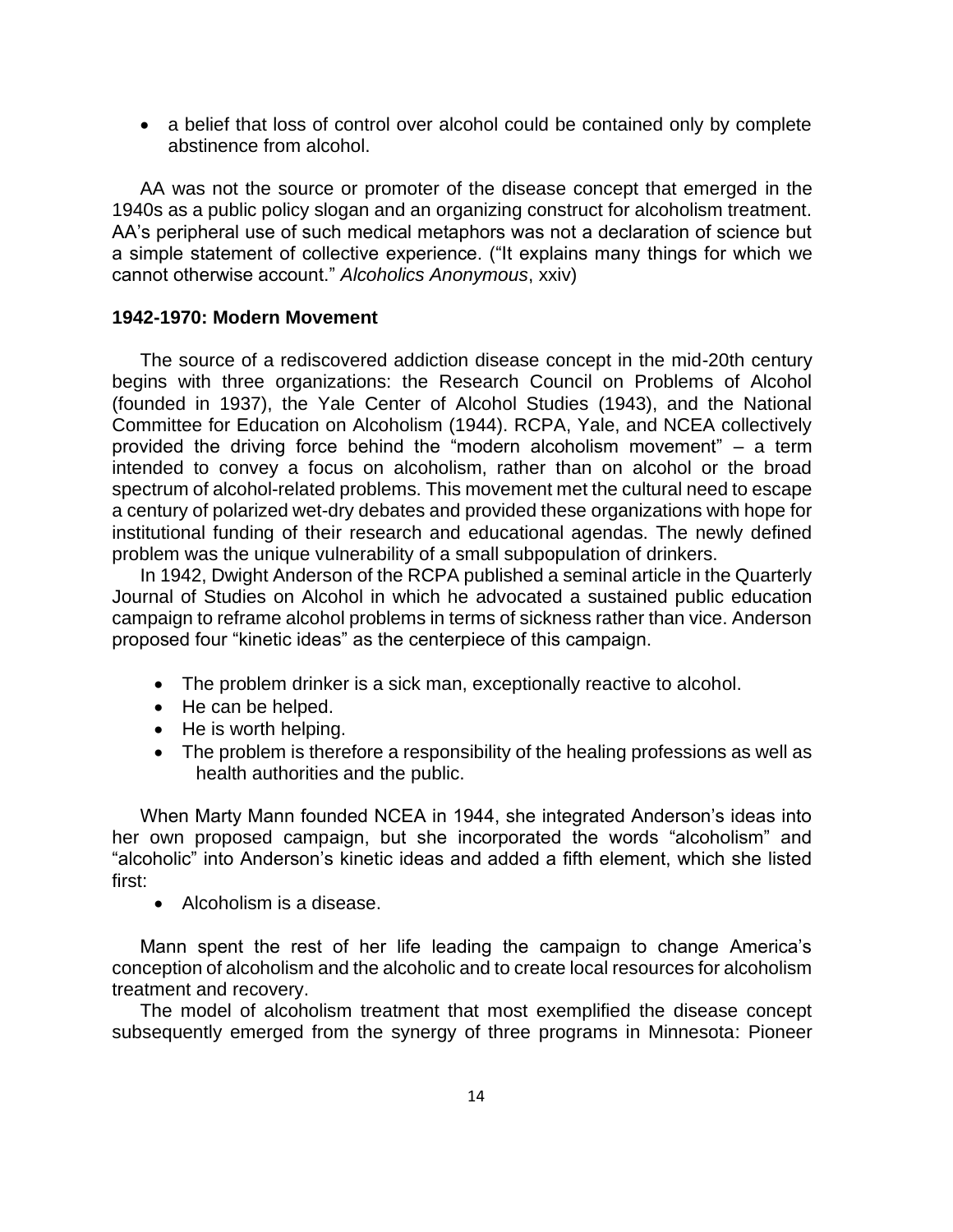House (1948), Hazelden (1949), and Willmar State Hospital (1950). This model drew heavily on the experience of AA members in its conceptualization of alcoholism as a primary, progressive disorder whose management required sustained abstinence and an active, continuing program of recovery.

The story of the disease concept and the modern alcoholism movement would be incomplete without noting the influential work of E.M. Jellinek at the RCPA and Yale. Jellinek's *Disease Concept of Alcoholism* (1960) stands as the most widely cited (and least read) literary artifact of the modern alcoholism movement. In it, Jellinek noted the growing acceptance of the disease concept of alcoholism but expressed his reservations about this oversimplified understanding of the disorder.

He suggested that there were a variety of "alcoholisms," only two "species" of which he thought merited the designation of disease, and went on to criticize the tendency to characterize alcoholism as a single disorder. Jellinek's concern reflected that of other scientists who, even as the disease concept was being culturally embraced, feared a future day of reckoning for this simplistic portrayal of alcoholism. Among these scientists was Dr. Harry Tiebout, AA's first friend in the field of psychiatry and a leading supporter of the modern alcoholism movement, who as early as 1955 raised such fears:

"[T]he idea that alcoholism as a disease was reached empirically by pure inference. It had never been really proved. ... I cannot help but feel that the whole field of alcoholism is way out on a limb which any minute will crack and drop us all in a frightful mess. To change the metaphor, we have stuck our necks out and not one of us knows if he will be stepped on individually or collectively. I sometimes tremble to think of how little we have to back up our claims. We're all skating on pretty thin ice."

Two new mid-century addiction treatment modalities influenced thinking about the application of the disease concept to drugs other than alcohol. First, the therapeutic community emerged as a treatment modality for drug addiction. Most early TCs rejected the disease concept, isolated themselves from AA and Narcotics Anonymous, and instead based their treatment on the process of character reconstruction.

Second, methadone maintenance became the major approach to the treatment of narcotic addiction. MM pioneers in both their theoretical orientations and their clinical procedures viewed opiate addiction as a metabolic disease.

#### **1970-2000: Concept Extension and Backlash**

By 1980, it appeared that many of the goals of the modern alcoholism movement were being achieved. The movement had extended its influence into major cultural institutions (media, law, medicine, religion, education, business and labor). There was growing professional and public acceptance of the proposition that alcoholism was a disease. The country had established national institutes that advocated medical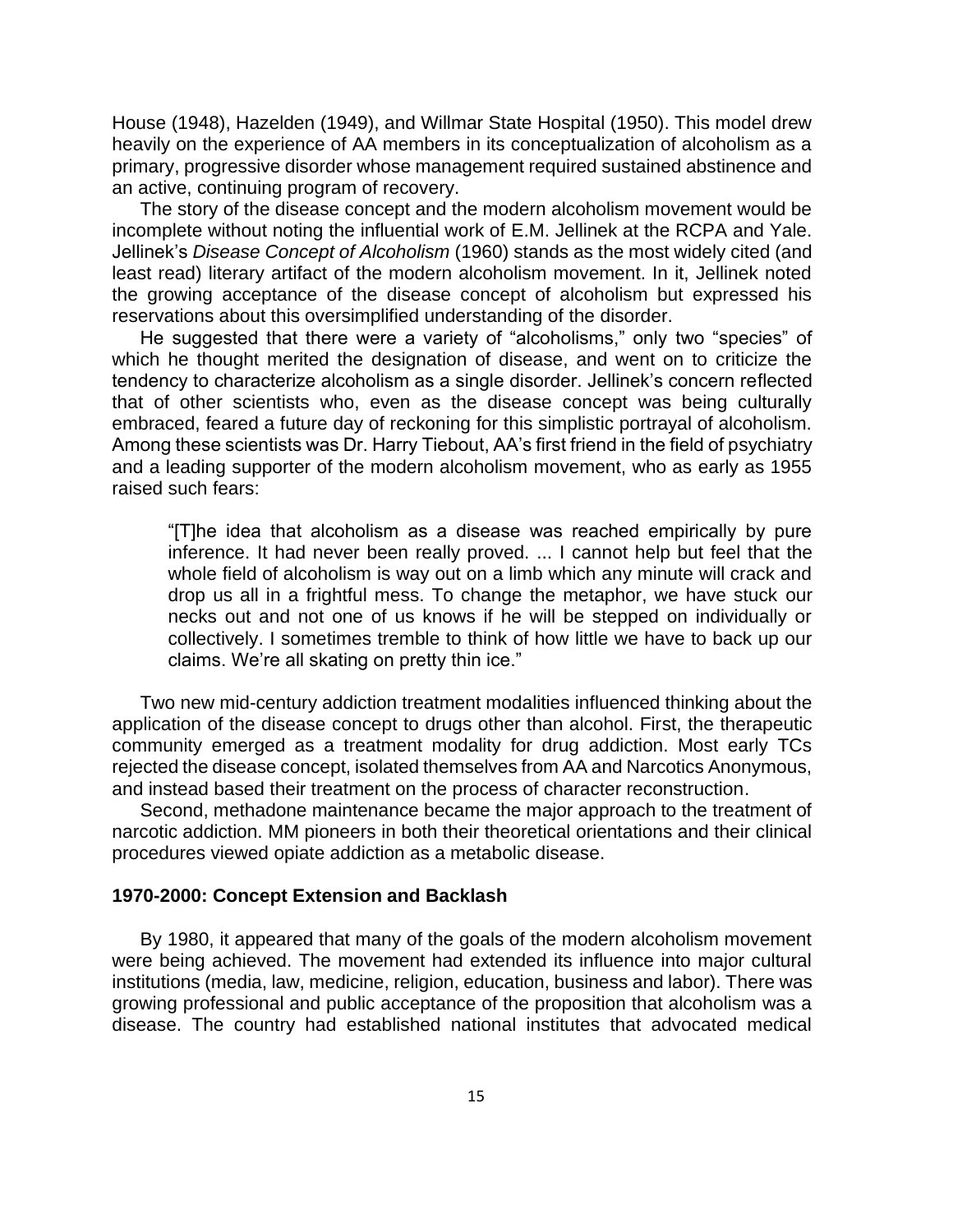research on addiction and public health approaches to alcohol and other-drug related problems. People from all walks of life, including First Lady Betty Ford, were publicly declaring their recovery from alcoholism. The disease concept was being applied to a wide spectrum of other drugs and behaviors as recovery briefly became something of a cultural phenomenon. There was an explosive growth of treatment programs – particularly hospital-based and private programs – that used the disease concept.

The most widely replicated treatment approach in both private and public programs was the Minnesota Model, which perceived addiction as a primary disease. In short, the disease concept altered the public's conception of the alcoholic and challenged medical and public health authorities to take responsibility for the treatment of alcoholism – a significant achievement.

Every significant social movement has the potential to generate a countermovement, and this happened with alcoholism movement. The backlash came in two forms. The first was a financial backlash against the business-practice excesses of the treatment industry. Aggressive programs of managed care that restricted treatment access and duration led to a plummeting daily census within, and the eventual closing of, many inpatient programs. Particularly impacted was the prototype 28-day inpatient treatment program that had most exemplified the disease concept. The second backlash was ideological and took the form of growing philosophical and scientific attacks on the disease concept and the treatment programs based on it.

The 20th century ended without popular or professional consensus on the nature of alcohol and other drug problems and the strategies that could best resolve these problems at a personal or cultural level. Scientific breakthroughs in genetics and neurobiology that promised to bolster the disease concept were offset by scientific findings that challenged some of the basic tenets of this concept. Such conceptual confusion left critics and advocates alike speculating about the fate of the addiction disease concept in the 21<sup>st</sup> century.

*Next: Disease concept components, critics and criticisms.* 

**William L. White** is a Senior Research Consultant at Chestnut Health Systems and the author of *Slaying the Dragon: The History of Addiction Treatment and Recovery in America*.

Research for this article was supported by the Illinois Department of Human Services, Office of Alcoholism and Substance Abuse.

## **Source Materials**

*Alcoholics Anonymous: The Story of How Many Thousands of Men and Women Have Recovered from Alcoholism (*1955). New York: Alcoholics Anonymous World Services.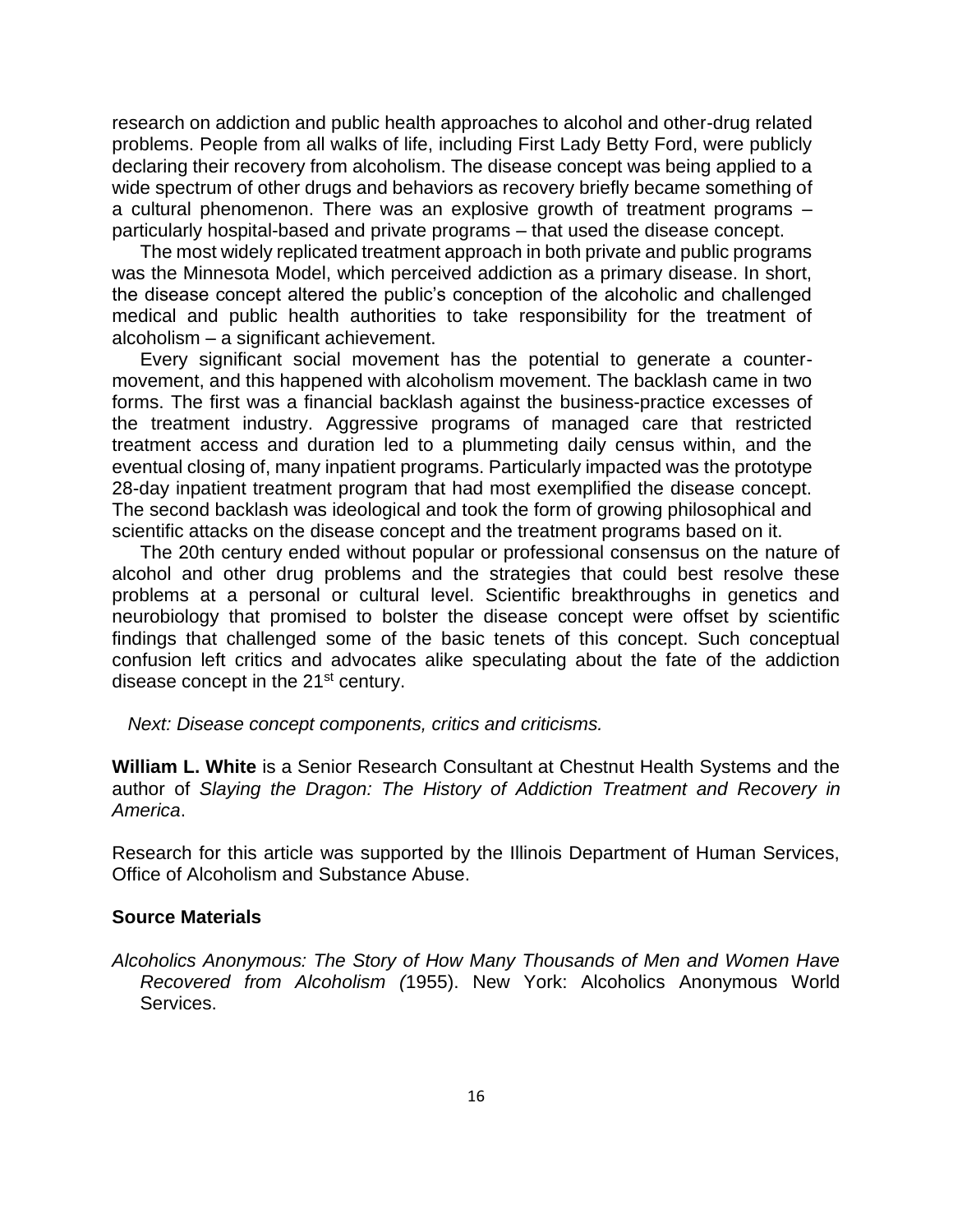Anderson, D. (1942). Alcohol and Public Opinion. *Quarterly Journal of Studies on Alcohol* 3(3):376-392.

- Black, W. (1928). *Dope: The Story of the Living Dead*. New York: Star Company.
- Jellinek, E.M. (1960). *The Disease Concept of Alcoholism*. New Haven, CT: College and University Press.
- Johnson, B. (1973). *The Alcoholism Movement in America: A Study in Cultural Innovation*. Unpublished doctoral dissertation, University of Illinois, Urbana.
- Kurtz, E. (1979). *Not God: A History of Alcoholics Anonymous*. Center City, MN: Hazelden.
- Kurtz, E. (2000). *The Disease Concept and Alcoholics Anonymous.* Unpublished paper.
- Mann, M. (1944). Formation of a National Committee for Education on Alcoholism. *Quarterly Journal of Studies on Alcohol,* 5(2):354.
- Miller, W., and Kurtz, E. (1994). Models of Alcoholism Used in Treatment: Contrasting AA and Other Perspectives with Which it is Often Confused. *Journal of Studies on Alcohol*, pp. 159-166.
- Roizen, R. (1991). *The American Discovery of Alcoholism, 1933-1939.* Unpublished doctoral dissertation, University of California, Berkeley.
- Tiebout, H. (1955). Perspectives in Alcoholism. *Selected Papers Delivered at the Sixth Annual Meeting, National States' Conference on Alcoholism*, (pp. 1-7). Portland, OR: The National States' Conference on Alcoholism.
- Wilson, W. (1960). *National Clergy Conference on Alcoholism Blue Book* 12:179-205.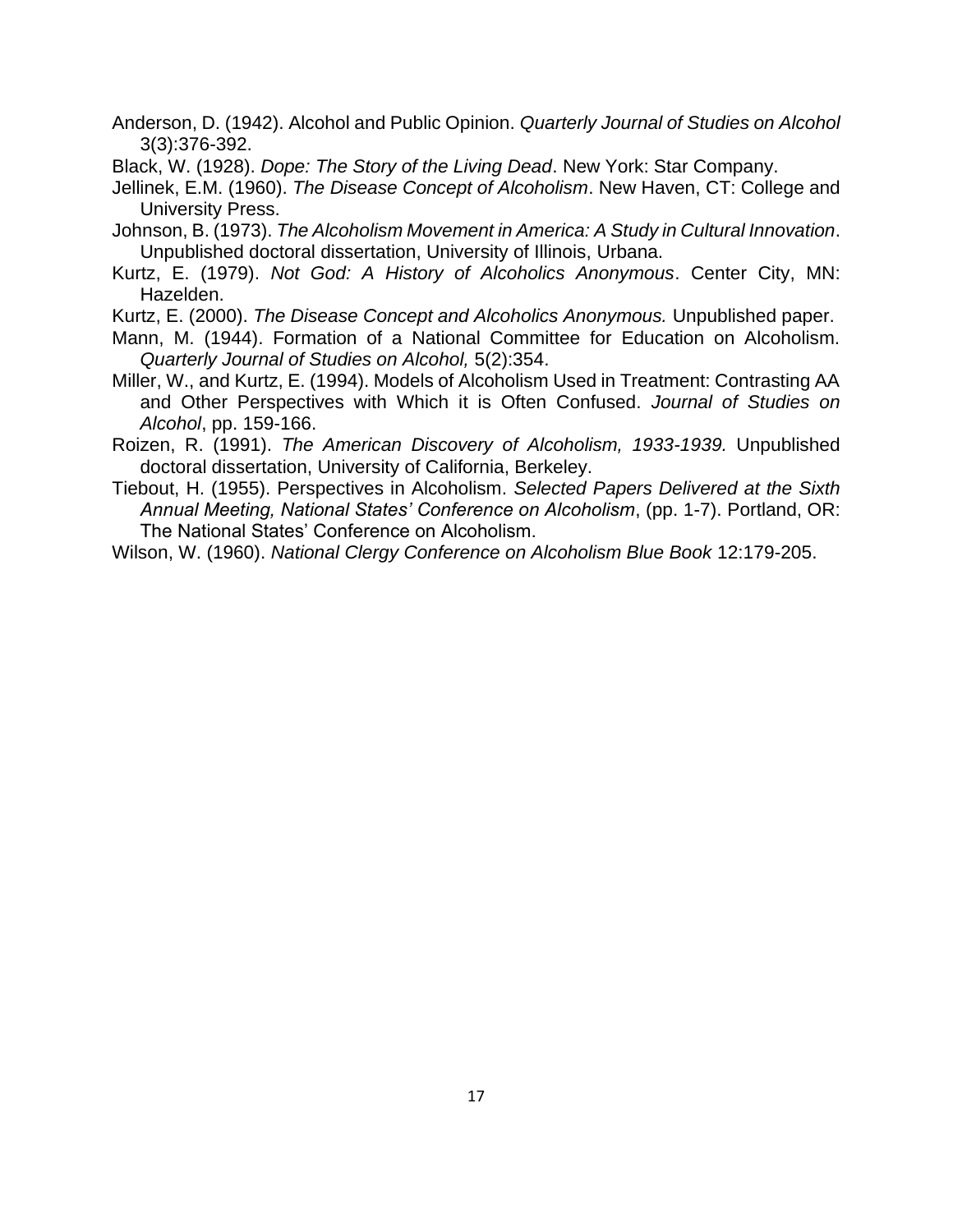White, W. (2001). Addiction disease concept: Advocates and critics. *Counselor, 2*(1), 42- 46.

## **Addiction Disease Concept: Advocates and Critics**

William L. White, M.A.

*Editor's note: In the first articles of this series, William L. White traced the evolution of the disease concept of addiction from the 18th century to the dawn of the 21st century. He noted its early rise and subsequent fall from prominence, its resurrection in the mid-20th century, and the subsequent growing debate in the late 20th century regarding its scientific credibility and personal and social usefulness. In this article, he explores the typical arguments between critics and advocates of the disease concept of addiction.*

For more than 200 years, America has vacillated over the question of whether excessive drug use is a disease, an illness, a sickness, a malady, an affliction, a condition, a behavior, a problem, a habit, a vice, a sin, a crime, or some combination of these. A new century opens with debate over this question raging ever more intensely.

Both advocates and critics of the addiction disease concept (DC) include recovering people, physicians, psychiatrists, addiction counselors, addiction researchers, alcohol/drug policy experts, and leaders in the arenas of business, law, theology, and education. The fact that neither group speaks with one voice demands considerable care in our synthesis of the prevailing themes within the pro-disease and anti-disease camps. (Where intra-group disagreement exists, the competing positions will be numbered.)

Rational arguments about the DC can mask other issues that fuel the intensity of this debate: 1) personal survival and recovery, 2) professional rivalries over alcohol/drugproblem ownership, 3) financial interests (both personal and institutional), and 4) broader social and political agendas. This is a debate not just about ideas, but about the future of personal and professional lives as well as institutions and communities. The harsh collision of these interests helps account for exchanges that often generate more heat than light. Linda Mercadante has aptly described the risks taken when one enters the heart of this debate.

*Today, the assertion that alcoholism is a disease is "sacred." It has achieved a level equivalent, in theological terms, to dogma: a fundamental, non-negotiable, undergirding belief. Alcoholism as disease is so foundational that one cannot deny it without distancing oneself from the believing community.*

There are other circles within which the rejection of the disease concept constitutes an equally dogmatic litmus test of credibility and inclusion. This is all a way of saying that we are about to enter hazardous territory.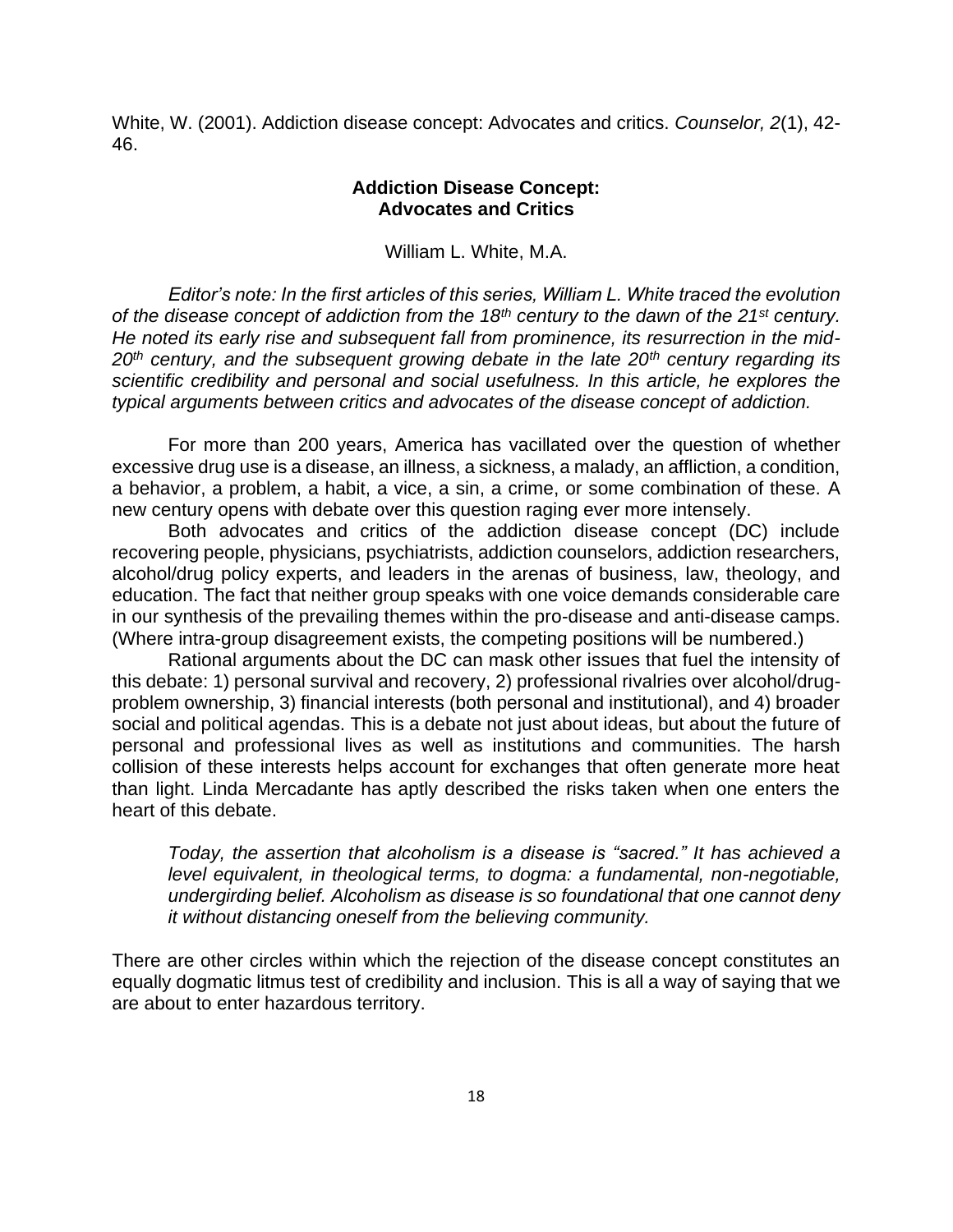Our focus in this article will not be to take sides in this debate, but to synthesize as objectively as we can the propositions and counter-propositions that are at the center of this controversy.

#### **Overview**

**DC Advocates:** The addiction disease concept should be embraced for both its social and personal utilities. It conveys the seriousness of alcoholism/addiction to those suffering from it and to the public at large. It designates public health authorities as the agents responsible for the prevention and treatment of the condition and encourages the development of local facilities for the treatment of addiction. The DC replaces moral censure and criminal punishment of the alcoholic/addict with unprejudiced access to health care institutions. It relieves guilt and increases help-seeking behavior. The DC provides an organizing construct through which the addicted client, his or her care providers, and those in the wider family and social environment can understand the nature of his or her problem (disease), the manifestations of that problem (symptoms), the potential causes of that problem (etiology), the natural evolution of that problem (course), interventions that are available to diminish or eliminate this problem (treatment options), and the likely outcome of such interventions (prognosis). The addiction disease concept is true and it works as an organizing construct for both the individual and society.

**DC Critics:** The addiction disease concept has survived only because of its historically brief social utility and the interconnected organizational empire that continue to profit from it. It should be abandoned because it is scientifically indefensible, fails to provide an adequate framework for prevention, strips the alcoholic/addict of freedom and responsibility, and is misapplied to types of alcohol/drug problems for which it is ill-suited. Labeling alcohol/drug problems as incurable diseases is stigmatizing and dissuades many heavy drinkers from seeking help. By restricting its definition of vulnerability for alcohol problems to a small group of alcoholic drinkers, the disease concept has allowed the alcohol/drug industries to escape culpability for their product and promotional practices.

The DC has led to the misdirection of public resources in the areas of research, prevention and the management of alcohol/drug problems. The addiction disease concept is not true, does not work and is harmful to individuals and communities.

#### **Nature and Etiology of Alcohol/Drug Problems**

**DC Advocates:** Alcoholism/addiction is a chronic primary disease suffered by the biologically susceptible drinker. It is a unitary entity and not symptom of any other disorder. Addicts are different from non-addicts. One either has or does not have the biological risk for addiction. According to one prominent DC advocate, alcoholism is a true medical disease rooted in abnormalities in brain chemistry bio-chemical aberrations that are inherited by the majority of alcoholics and, in some cases, acquired through intense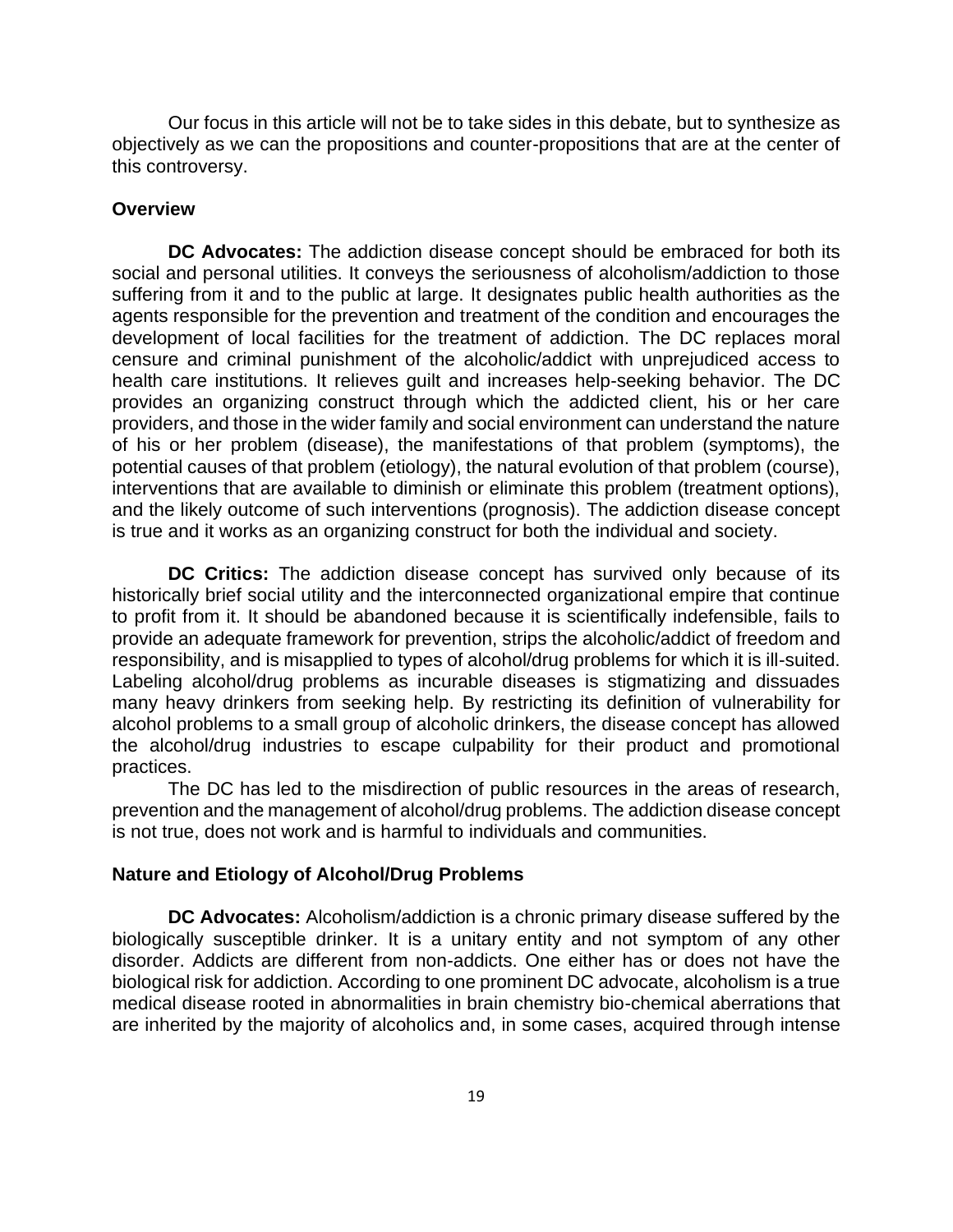and sustained exposure to alcohol and other drugs. Alcoholism and other addictions are comparable to such other chronic diseases as asthma, adult onset diabetes, and hypertensive disease.

**DC Critics:** 1. Sustained and excessive alcohol/drug consumption is not a physical disease but a symptom of an underlying emotional disorder or a failed attempt at selfcure of that disorder. 2. As unique clinical entities, alcoholism and addiction do not exist. These concepts are empty words used by well-intentioned but misguided people to medicalize socially deviant behavior. 3. Alcohol and other drug problems are a result of complex personal, interpersonal and environmental factors and are not the manifestation of a genetic disease. No such disease exists. What does exist is the *behavior* of excessive alcohol/drug use that can over time become a deeply ingrained *habit.* Alcoholics are not a distinct group, but exist on a continuum of drinking behavior and drinking consequences. All people who consume alcohol and other drugs are vulnerable for potential consequences related to such use, and these personal and social consequences are directly related to the frequency, intensity and duration of consumption. The focus should not be on the so-called *alcoholic* and this mythical disease *alcoholism*, but on how to alter drinking/drugging behavior that is personally and socially harmful.

#### **Course and Natural Outcome**

**DC Advocates:** Alcoholism is a progressive disease that with continued drinking self-accelerates toward insanity or death. While sustained symptom remission is possible, it is not curable/reversible. The symptoms and stages of this disorder are extremely consistent in their character and sequence, varying only by gender and drug of choice. Such consistency allows for clear diagnosis and the delineation of early, middle and late stages of the disorder.

**DC Critics:** There is considerable variability in the onset, course and outcome of alcohol and other drug problems and even variability in the same individual over time. Alcohol and drug problems are inherently self-limiting. As frequency and intensity (volume) of consumption increases in tandem with aging, the probability of deceleration or cessation of use increases. This is confirmed in studies of controlled drinking, spontaneous remission, natural recovery or maturing out.

Most individuals who experience alcohol problems eventually shed such problems either by moderating their drinking or stopping their drinking without the aid of professional treatment or support group involvement.

## **Craving and Loss of Control**

**DC Advocates:** Addiction disease is defined by the presence of two conditions: 1) a morbid, uncontrollable physical craving that fuels preoccupation and drug seeking behavior, and 2) a loss of control over alcohol/drug consumption. Loss of control can take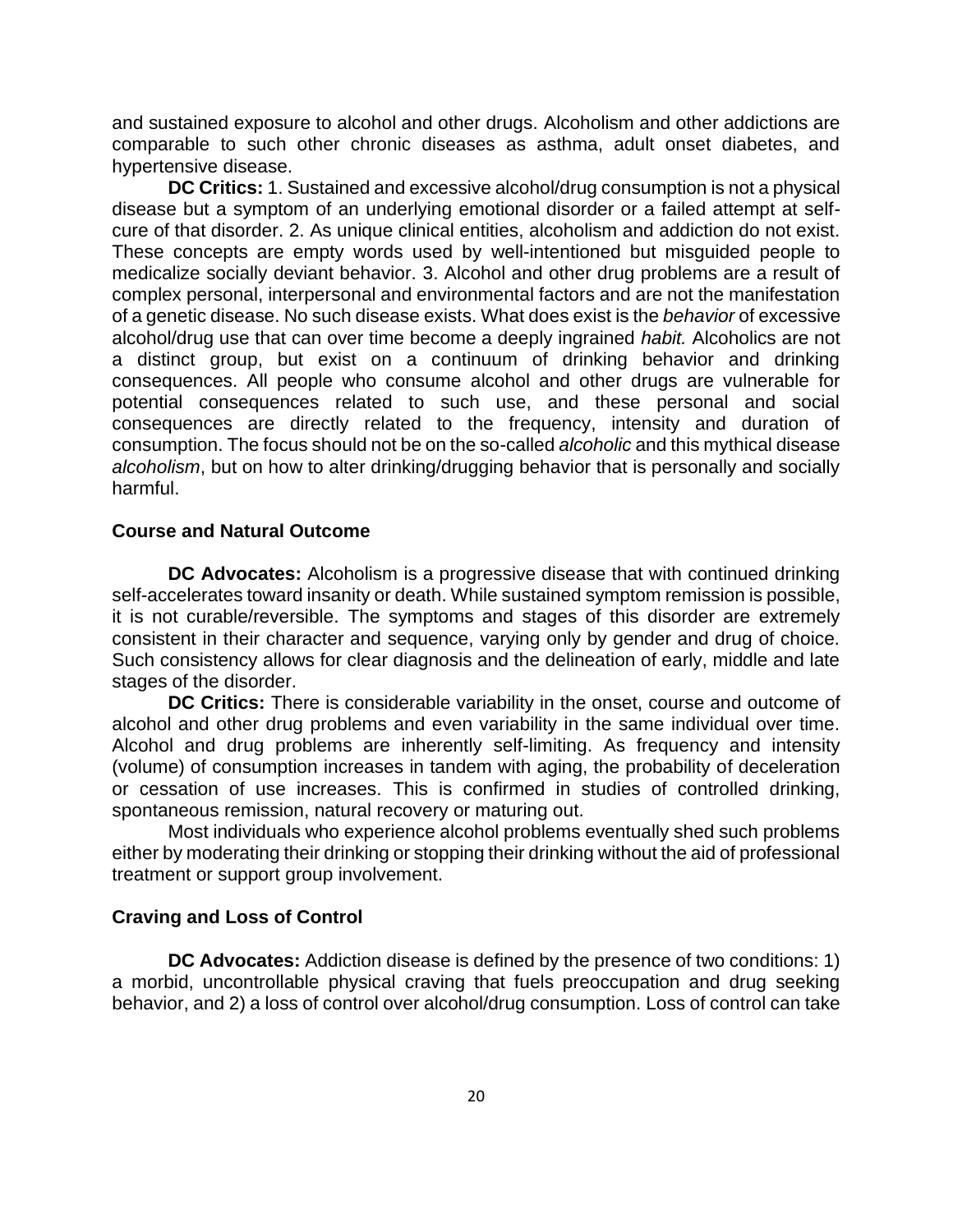two forms: the inability to consistently refrain from alcohol/drug use and the inability to consistently control the quantity or duration of use once drinking or drug use has started.

**DC Critics:** The concepts of craving and loss of control lack scientific credence. Craving is little more than memory, and loss of control as something that happens every time the alcoholic starts drinking is scientifically untenable. Alcohol and other drug intake is under the volitional control of the user. Loss of control is a learned (acquired) behavior that can be consciously unlearned (discarded).

What is called loss of control is a cognitively mediated behavior produced by the belief the "one drink, one drunk" dictum that prevents alcoholics/addicts from developing moderated patterns of use.

#### **Treatment**

**DC Advocates:** Medical expertise is often needed to resolve alcohol/drug-related problems, and alcoholics and addicts deserve access to treatment on par with persons suffering from other medical disorders. The only legitimate goal of treatment is sustained abstinence from alcohol and other mood-altering drugs. (Nicotine and caffeine historically excluded here.)

The most effective model for treating alcoholism is the Minnesota Model of chemical dependency treatment. Treatment works: It is clinically effective and cost effective. The remission rates following addiction treatment are comparable to those for other chronic diseases. Treatment outcomes for those externally coerced into treatment are comparable to those who enter treatment voluntarily.

**DC Critics:** 1. Treatment is a failed social experiment that has turned into a multibillion-dollar fraud. Most alcoholics recover not because of treatment but because they heal themselves. Public funds should not be used to support addiction treatment. 2. The most positively evaluated treatments (e.g., community reinforcement approach, cognitive-behavioral skills training, brief motivational interviewing) are not among the most frequently offered interventions for alcohol and other drug problems.

Mainstream approaches need to be expanded to include treatments that have greater scientific support. Abstinence as an exclusive treatment/recovery goal needs to be expanded to include the option of moderate drinking for some individuals. Coerced treatment is a violation of human rights and is not only ineffective but also harmful.

#### **Mutual Aid Societies**

**DC Advocates:** Life-long affiliation with Alcoholics Anonymous, Narcotics Anonymous or another 12-program is the most viable sobriety-based support structure for sustained addiction recovery. The best single predictor of long-term recovery can be found in the degree of sustained participation in AA/NA.

**DC Critics:** The majority of people who resolve alcohol/drug-related problems do so without affiliation with any mutual aid society. Enduring involvement in AA locks those with alcohol/drug problems into a closed social world inhabited only by others with such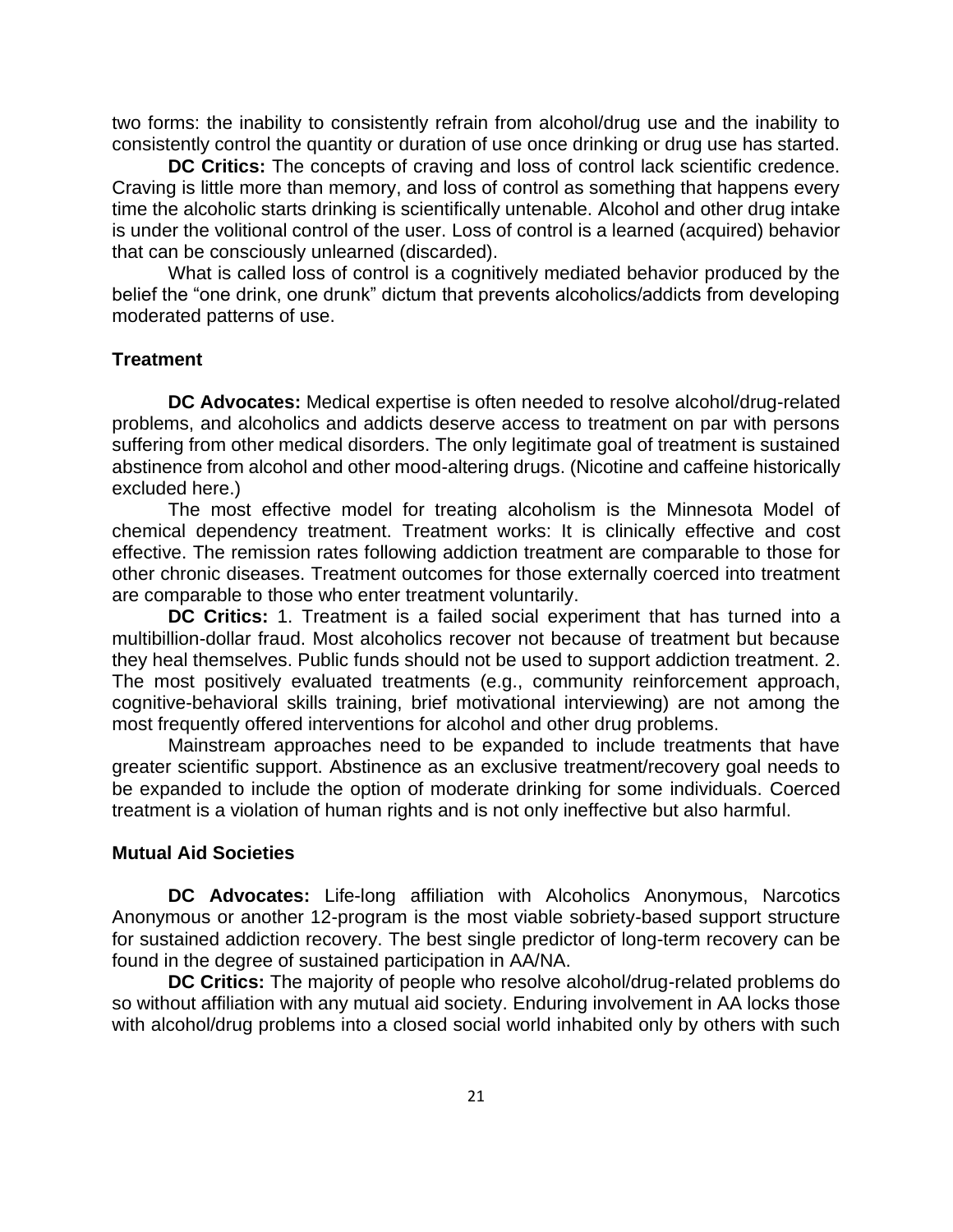problems. It simply replaces one form of unhealthy dependence with another. Emphasizing the usefulness of recovering addicts as lay and professional helpers identifies alcoholics/addicts as persons worthy of emulation while ignoring those who act responsibly to avoid such problems. Twelve-Step groups are little more than religious cults; coercing someone to AA/NA or 12-step-oriented treatment constitutes a violation of human rights and professional ethics.

## **Personal Culpability/Responsibility**

**DC Advocates:** The alcoholic/addict is not responsible for his or her condition. People do not set out to willfully become addicted. The factors that separate the drinker who goes on to be an alcoholic and the non-problematic drinker are not factors over which the alcoholic has control.

Drinkers, and even heavy drinkers, drink by choice; alcoholics drink and get drunk in violation of their own intention not to and with full knowledge of the consequences and self-disgust that will follow.

Addiction is not a habit that can simply be consciously cast off, but a disease of the body and the will. Addiction is a no-fault disease. Once alcoholics/addicts are made aware of the nature of their condition and the steps that can be taken for its resolution, they become responsible for initiating and managing their own recovery.

**DC Critics:** The disease concept of addiction provides an excuse for past personally and socially destructive conduct as well as a rationale for continued drinking. Excessive drinking and/or drug use is not an addiction; it is a choice.

Alcoholics/addicts choose to become intoxicated, choose to continue to become intoxicated, and refuse to choose to be anything other than an addict. Such choice is driven not by disease but by weakness of character, "criminal self-indulgence," or "love of degrading vice."

The alcoholic/addict is responsible for when, where and how much they use as well as the consequences that accrue from such use. At worst, addiction is a habit under the control of the will (as demonstrated by those who quit smoking) that can be broken like any other habit. The disease concept has taken freedom and responsibility from the individual and replaced it with professional power and governmental coercion.

## **Stigma**

**DC Advocates:** The moral and social stigma attached to alcoholism/addiction contributes to the minimization and denial of alcohol/drug-related problems, prevents or postpones help-seeking behavior, and contributes to the social isolation of the alcoholic/addict and his or her family. Stigma closes doors of service by rendering the alcoholic/addict less qualified for healthcare services than someone who suffers from a "real" sickness, e.g., an innocent who cannot be held morally responsible for their problems. The disease concept has played a major role in reducing such stigma and opening the doors to treatment and recovery.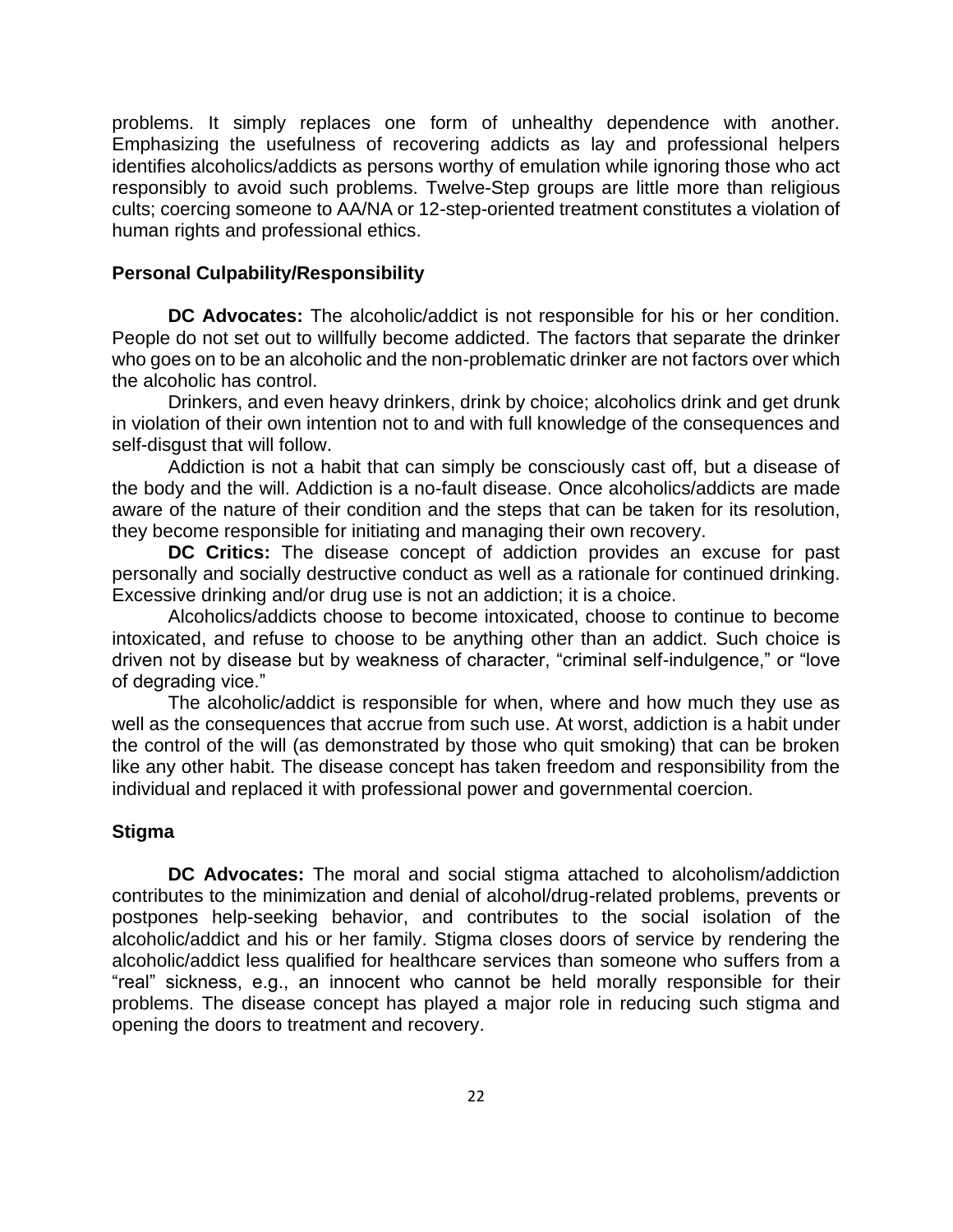**DC Critics:** Stigma helps reduce alcohol problems and helps the alcoholic. Any effort to reduce the stigma of addiction will do a disservice to the alcoholic by reducing pressures to moderate consumption and could have the additional unintended effect of increasing the prevalence of addiction. What is needed is not less but more stigma attached to personally destructive and antisocial patterns of alcohol and other drug consumption.

#### **Rhetorical Extremes and Personal Animosities**

The prior propositions and counter-propositions capture the views of the most prominent and perhaps fanatical disease concept advocates and critics. Such summaries provide only a glimmer of the extremes to which the arguments and tempers on both sides of this debate have reached.

Training events that touch on this debate have deteriorated into intense acrimony between participants wedded to extreme pro- and anti-disease positions, disease critics have been personally accused of killing people with their ideas, and each new article and book seems more strident than those that came before. (A just-released book by Jeffrey Schaler declares: "The idea that addiction is a disease is the greatest medical hoax since the idea that masturbation would make you go blind.") In the face of such rhetorical excesses, one would be quite justified in expressing concern about the future of this debate and its implications for addicted individuals, families and communities, to say nothing of the field of addiction treatment,

It is this author's view that the disease concept that emerged in the mid-20th century was a beautiful concept for its time. It "worked" in the truest sense and it worked at personal, professional and cultural levels. However, this concept enters the 21<sup>st</sup> century with: 1) a poor scientific foundation; 2) a narrowly defined clinical profile that does not reflect the diversity of individuals seeking help for alcohol- and other drug-related problems; and 3) a poorly defined boundary that leaves it open to continued corruption and commercial exploitation.

The future of the disease concept will hinge on the ability of the addiction field to redefine this concept in light of accumulated scientific research and accumulated clinical and recovery experience.

*Next: Is there a way out of this polarized disease debate? A proposal for a disease concept for the 21st century.* 

**William L. White** is a Senior Research Consultant at Chestnut Health Systems and the author of *Slaying the Dragon: The History of Addiction Treatment and Recovery in America*.

*Acknowledgment***:** Research for this article was supported by the Illinois Department of Human Services, Office of Alcoholism and Substance Abuse.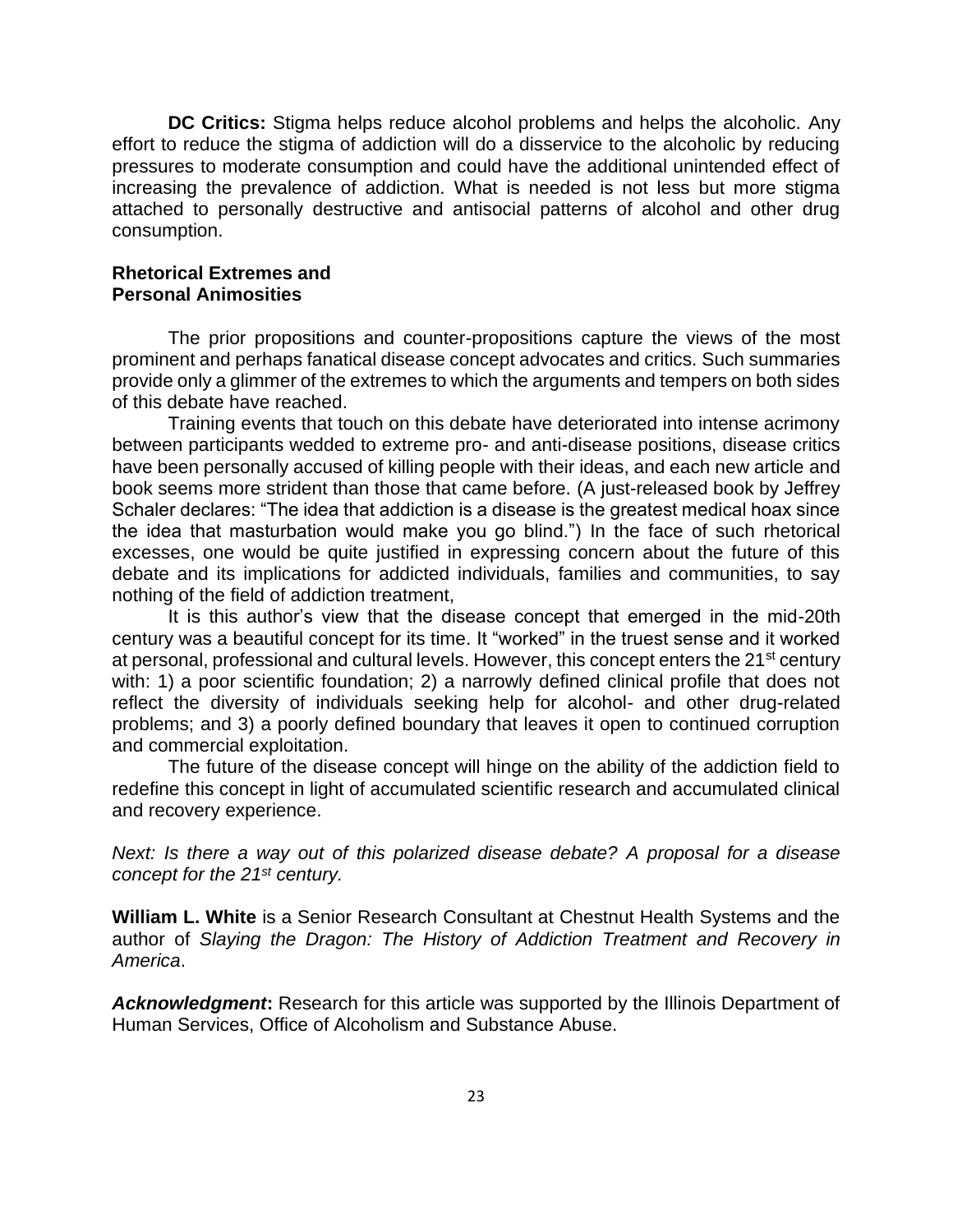## **Source Materials**

- Beauchamp, D. (1980). *Beyond alcoholism: Alcohol and public health policy*. Philadelphia: Temple University Press.
- Blume, S.B. (1983). The disease concept of alcoholism. *Journal of Psychiatric Treatment and Evaluation* 5:471-478.
- Cahalan, D. And Room, R. (1974). *Problem drinking among American men.* Brunswick: Rutgers Center of Alcohol Studies.

Chafez, M. (1966). Alcohol excess. *Annals of the York Academy of Sciences* 133:808- 813.

- Davies, J.B. (1992) *The Myth of addiction*. York: Harwood Academic Publishers.
- Fingarette, H. (1989). *Heavy drinking: The myth of alcoholism as a disease.* Berkeley: University of California Press.
- Gitlow, S. (1973). Alcoholism: A disease. In: Bourne, P.G. and Fox, R. Eds. *Alcoholism: Progress in research and treatment*. York: Academic Press.
- Keller, M. (1976). The disease concept of alcoholism revisited. *Journal of Studies on Alcohol* 37(11):1694-1717.

Ketcham, K. and Asbury, W. with Schulstad, M. and Ciaramicoli, A. (2000). *Beyond the influence: Understanding and defeating alcoholism.* New York: Bantam Books.

- Leshner, A.I. (1997) Addiction is a brain disease, and it matters. *Science* 278:45-47.
- Lewis, D.C. (1993) A disease model of addiction. In: Miller, N. Ed., *Principles of addiction medicine.* Chevy Chase, MD: American Society on Addiction Medicine, pp. 1-7.
- Menninger, K. (1938,1966). *Man against himself.* NY: Harcourt, Brace & World, Inc.
- Mercadante, L. (1996). *Victims and sinners: Spiritual roots of addiction and recovery.* Louisville, KY: Westminster John Knox Press.
- Milam, J. and Ketchum, K. (1983). *Under the Influence: A Guide to the Myths and Realities of Alcoholism*. New York: Bantam Books.
- Peele, S. (1989). *The diseasing of America.* Lexington, MA: Lexington, Books.
- Peele, S. and Brodsy, A. with Arnold, M. (1992). *The truth about addiction and recovery*. NY: Simon and Schuster.
- Pomerleau, O., Pertschuk, M. and Stinnet, J. (1976). A Critical Examination of some current assumptions in the treatment of alcoholism. *Journal of Studies on Alcohol* 37(7):849-867.
- Roman, P. (1988) Disease concept of alcoholism: Sociocultural and organizational bases of support. *Drugs and Society*, 2(3/4):5-31.
- Schaler, J. (2000) *Addiction is a choice*. Chicago: Open Court.
- Szasz, T. (1972). Bad habits are not diseases: A refutation of the claim that alcoholism is a disease. *The Lancet*, (July 8) 2:83- 84.
- Szasz, T. (1974). *Ceremonial chemistry*. Garden City, NY: Anchor Press.
- Trimpey, J. (1996). *Rational Recovery: The new cure for substance addiction*. New York: Pocket Books.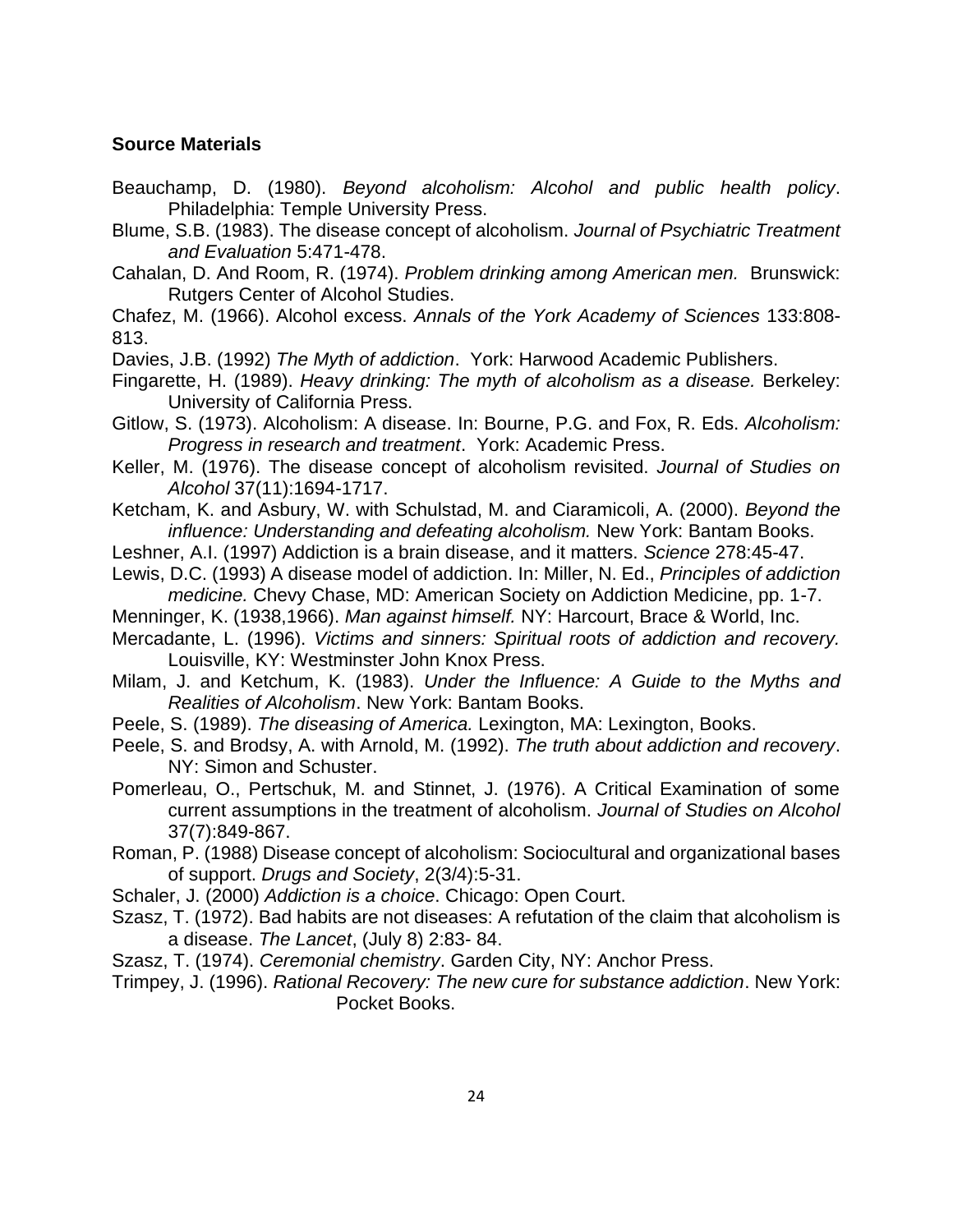Vailant, G. (1983). *The natural history of alcoholism: Causes, patterns, and paths to recovery.* Cambridge, MA: Harvard University Press.

Vaillant, G. (1990). We should retain the disease concept of alcoholism. *The Harvard Medical School Mental Health Newsletter* 6(9): 4-6.

Wallace, J. (1989) *Writings: The alcoholism papers*. Newport, RI: Edgehill Publications.

White, W. (2001). A disease concept for the 21<sup>st</sup> century. *Counselor, 2(2), 44-52.* 

## **A Disease Concept for the 21st Century**

William L. White

In the first three articles in this series, we reviewed the history of the disease concept of addiction in America from its birth in the 18<sup>th</sup> century through its collapse, rebirth and rising prominence in the 20<sup>th</sup> century. We also noted the emergence and growing stridency of an addiction disease debate and isolated the major points of contention between addiction disease advocates and critics. In this final article, I will cast aside the role of historian and offer my own conclusions and proposals regarding this concept and its future.

#### **Toward a Better Disease Model**

When Alcoholics Anonymous was first publicly criticized in a 1963 magazine article, A.A. cofounder Bill Wilson responded in the *A.A. Grapevine.* Rather than attacking the author or defending A.A., Wilson took the position that A.A. members should view critics as benefactors and that A.A. should use criticism lodged against it to self-assess and improve A.A. Those of us who have long-professed that addiction is a disease would be well-served by Wilson's example. Rather than defending an overly rigid concept, it would be better to acknowledge the weaknesses of the disease concept as historically constructed and to reformulate a disease concept that is more clinically and culturally dynamic and more scientifically defensible. Improving the addiction disease concept stands as a viable alternative to the critics' strident call for its abandonment.

William Miller warned in 1993 that the current disease model was inadequate to explain or resolve the wide spectrum of alcohol-related problems. This article builds on his proposal to construct a modernized disease concept within the rubric of a public health approach to disease prevention and intervention--an approach that provides a balanced focus on the agent (the drug), the vulnerability of the host (the drug consumer) and the (physical/cultural/legal) environment.

#### **The Tower of Babel**.

*The new disease concept will forge consensus on a language that can be used to*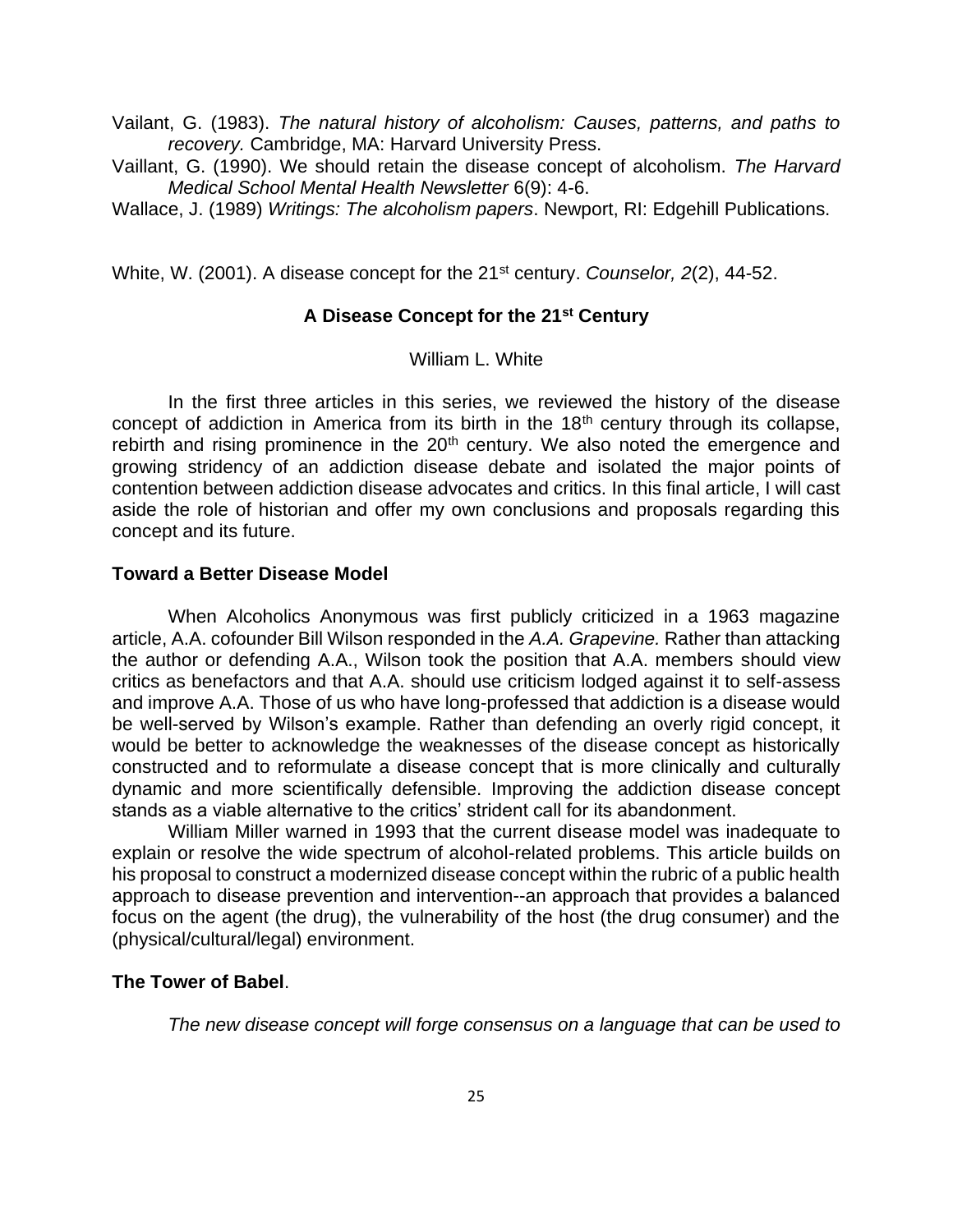*differentiate types and intensities of alcohol- and other drug-related problems.* Any conceptualization of such problems must contain a core set of words and ideas that can simultaneously: 1) help individuals construct or change their relationship with psychoactive drugs, 2) guide professional helpers in organizing and evaluating their interventions into drug-related problems, and 3) help communities and societies understand and manage these problems in the aggregate.

E.M. Jellinek, in his classic 1960 text, noted that the debate over the disease concept was plagued by too many definitions of alcoholism and too few definitions of disease. The continued proliferation of terms and their unclear meanings (alcohol/drug dependence/abuse/addiction/ problems, chemical dependency, substance abuse/misuse, disease, illness, sickness, malady, condition, habit) has created a virtual Tower of Babel within the on-going disease concept debate. To transcend the unproductive rhetorical excesses of this debate, a basic vocabulary of words and meanings must be forged.

One of the first definitions needed is that of *disease*. The addiction field must follow the rest of medicine in moving away from the depiction of disease as an entity to an understanding of disease as a metaphor. "Disease" is a *word* and an *idea* used to convey substantial, deteriorating changes in the structure and function of the human body and the accompanying deterioration in biopsychosocial functioning. To suggest that disease is a metaphor does not diminish the devastating reality that the term depicts, but it does suggest that this reality may constitute a process rather than a "thing."

#### **Alcoholism to Addiction**

*The new disease concept will shift from an alcoholism model to a more encompassing addiction model.* It will define the boundaries of its application to particular drugs, declaring the concept's relevance or misapplication to tobacco, opiates, cocaine and other stimulants, cannabis, and other licit and illicit psychoactive drugs. It will incorporate the latest advances in biomedicine to answer the question of whether personal vulnerability to addiction is drug-specific, drug-category specific, or expansive across a range of substances and experiences.

#### **Boundary Integrity**

*The new disease concept will carefully map its conceptual boundaries, defining the conditions and circumstances to which it should and should not be applied.* The concern here is that a concept can be diluted, distorted, over-extended, commercially exploited, and over-used to the point that its utility is destroyed. The history of the concept of "codependency" provides a vivid example of what can happen under such circumstances. If the concept of co-dependency taught us anything as a field it is that when a concept begins to be applied to everything, it ceases to have meaning applied to anything.

The area of greatest trouble is the application of the concept of *addiction* and *addictive disease* to include *process addictions--*harmful relationships with food,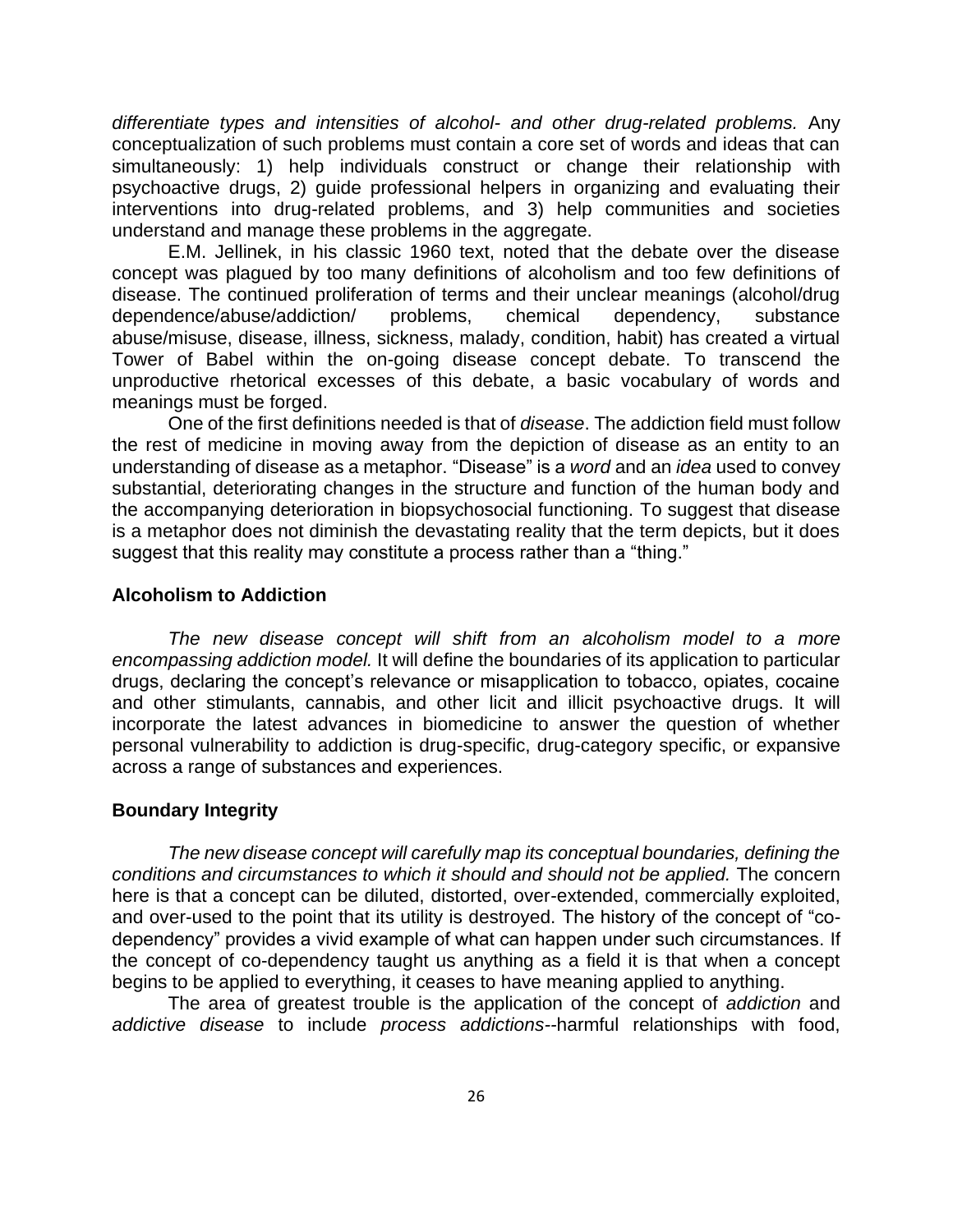relationships, sex, work, gambling, etc. It is the "etc." that is particularly problematic. Americans already speak of being "addicted" to everything from bowling to television shows, self-describe themselves as "chocaholics," "shopaholics" and every other kind of "aholic," and apply the term "disease" to everything from violence to the use of profanity. The new disease concept will carefully re-establish and then guard its boundaries to prevent its continued over-extension and financial exploitation. To draw this boundary will require nothing short of defining the very essence of addiction and its roots.

#### **Addictions versus Problems**

*The new disease concept will place alcoholism/addiction within a larger umbrella of alcohol- and other drug-related problems.* The consumption of alcohol and other drugs contributes to a large spectrum of personal and social problems: fetal drug exposure, drug-impaired driving, drug-influenced crime and violence, and underage and binge drinking, to name just a few. An undefined portion of these problems are not the product of alcoholism and other drug addictions, do not constitute "disease" states, and should not have a traditional disease model of intervention applied to them.

The new disease model will seek to delineate alcohol and other drug "problems" from alcohol and other drug "addictions" and distinguish the prevention and intervention strategies that should be applied to each. It will seek to clearly specify the conditions that must be present to declare the presence of "alcoholism" or "addiction" and further argue (in the tradition of E.M. Jellinek) that an AOD problem be declared a "disease" if, and only, if certain specified conditions are present.

The field of professionally directed addiction treatment cannot have it both ways. It cannot (without great harm to itself and its clients) continue to clinically define alcoholism and addiction in narrow terms and then, for reasons of professional and institutional gain, misapply this narrow model to an ever-expanding array of drug-related and non-drug-related problems. If the field continues to rely solely on a narrowly prescribed addiction intervention model, then ethically it must refuse to treat the wider pool of individuals with AOD problems for whom this model is inappropriate and potentially harmful. If the field embraces the larger spectrum of people with AOD (and other) problems within its purview (which it has), then it must significantly expand its potential treatment goals and intervention technologies (which it has not).

The new disease concept will acknowledge the differences in these populations and create a wider menu of treatment goals and technologies that can be selectively applied to these different but overlapping populations.

#### **Disease Variability**

*The new disease concept will portray addiction as a cluster of disorders that spring from multiple, interacting etiological influences and that vary considerably in their onset, course, and outcome.* This refined concept will incorporate rather than deny existing research on etiological factors, pattern variability and outcome variability.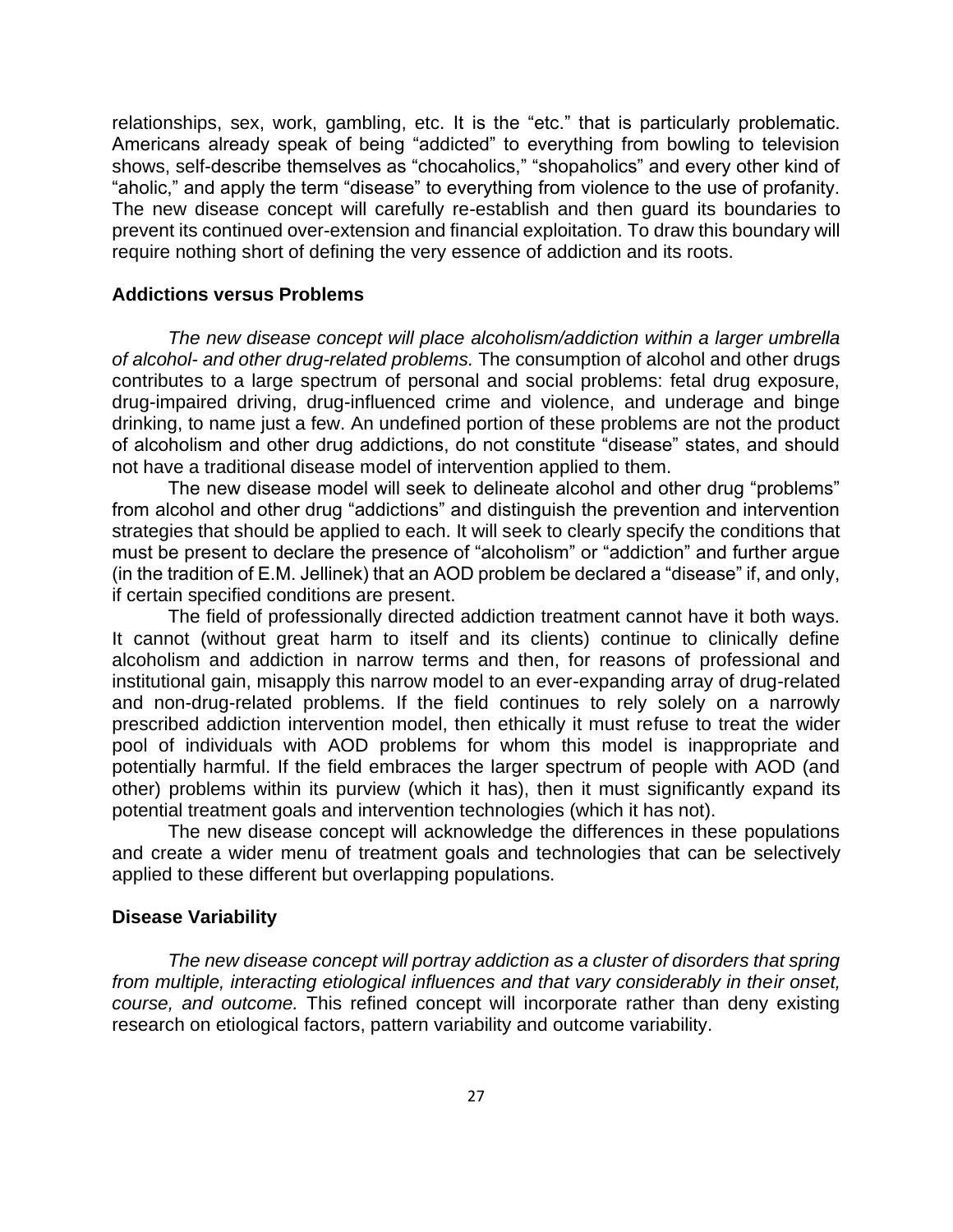The new disease concept will create taxonomies that delineate the clinical subpopulations that make up these divergent patterns and will move to a much more sophisticated approach to differential diagnosis and individualized treatment/recovery planning. To move the disease concept in this direction is not a call to break tradition but  $\overline{a}$  call to return to earlier traditions, from the 19<sup>th</sup> century inebriety specialists understanding of "diseases of inebriety" to Jellinek's "alcoholisms."

The new disease concept will, for example, proclaim within its framework that:

- addiction is not caused solely by genetic or biological factors but by multiple interacting factors, a status that places it squarely within the rubric of other chronic diseases,
- not all addictions are progressive (accelerating), some remain stable but enduring while others decelerate, just like many other chronic diseases,
- patterns of spontaneous remission and maturing out exist in addiction just as they do with many other chronic diseases, and
- the movement from an AOD problem to a level of continued alcohol and drug use below the priming dose of problem activation is common in those with transient AOD problems but rare in those with patterns of severe and persistent addiction.

Determining just how common or how rare these variations are is an important question, one that needs to be moved from the arena of rhetorical debate to the arena of research. The "truth" on many of these contentious issues will be found in the space between the polarized positions of the most rabid disease advocates and critics.

#### **Comorbidity**

*The new disease concept will define the complex inter-relationships between addiction and other acute and chronic disorders and champion integrated models of care for the multiple problem client/family.* Alcoholism and other addictions can result from and contribute to other diseases. These comorbid conditions interact synergistically to debilitate, compromise recovery, and shorten lives. The longer addictive disease is active, the higher the risk for collateral disorders. A major challenge for the new disease concept will be to define the interaction between addiction and other disorders, discover strategies to prevent the onset and severity of comorbid conditions, and generate principles for the co-management of these conditions.

Multiple problem clients have become the norm in addiction treatment agencies across the country. These clients, many with long and complicated service histories, have not fared well in America's categorically segregated service system. They frequently report histories of service exclusion, service extrusion, premature service disengagement, repeated episodes of relapse and treatment re-engagement, and even treatment episodes that were more harmful than beneficial. The new disease concept will provide a framework through which the needs of these clients can be met by strategically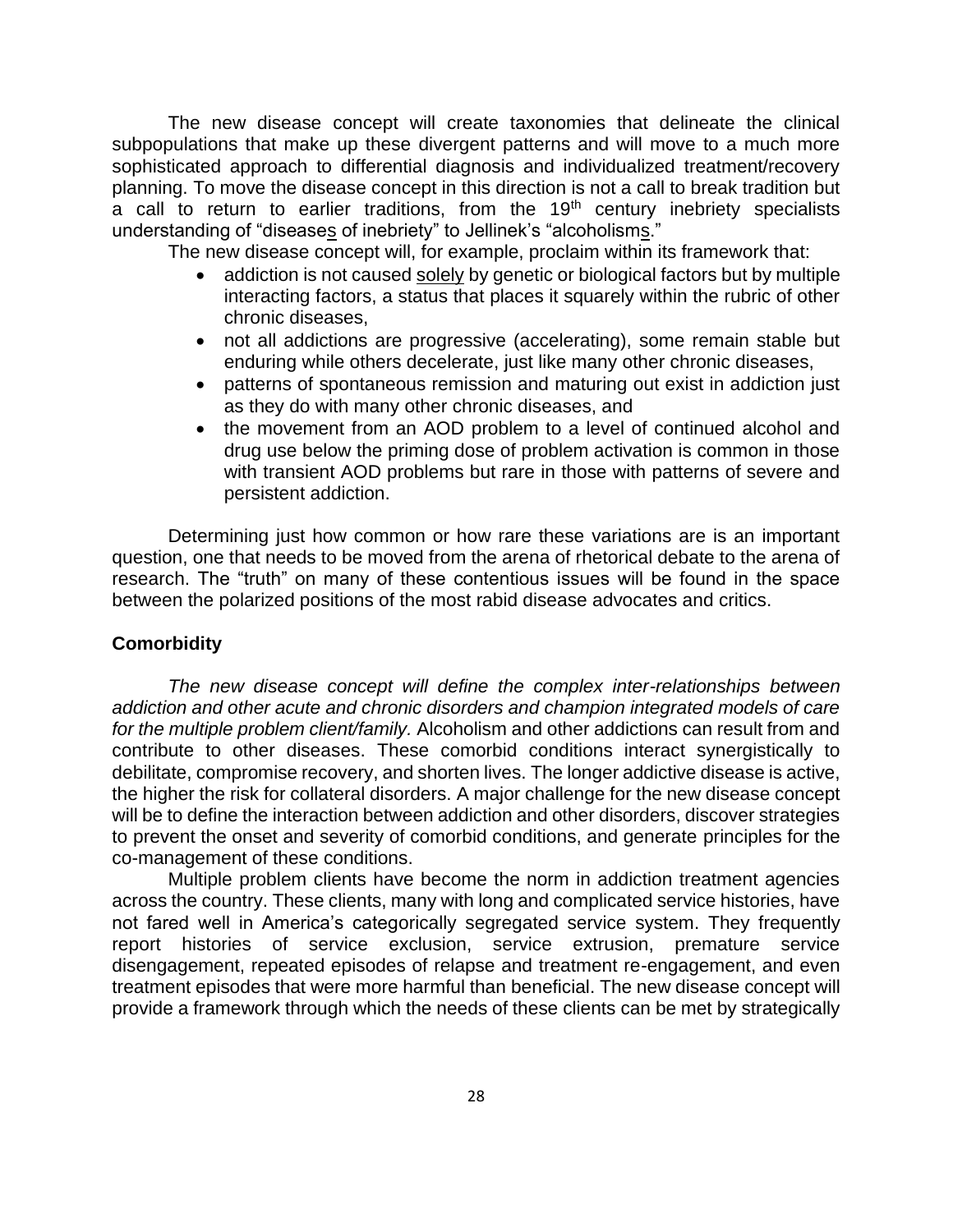integrating the resources of multiple formal (professional) and indigenous helping institutions.

## **Role of Human Will**

*The new disease concept of alcoholism /addiction will define the role human will and personal responsibility play in the onset, course, and outcome of AOD problems and of alcoholism/addiction.* Are alcoholics/addicts responsible moral agents who perpetrate acts of mayhem on themselves, their families and their communities, or are they victims of a disorder that undermines their values and best intentions? What is the effect of the answer to this question upon the individual alcoholic/addict and upon the society in which he or she resides?

The new disease concept will provide a more accurate and nuanced answer to this primary question, not in terms of whether addiction is or is not a choice, but by depicting how the freedom to use or not use varies across clinical populations and within the same individual across the stages of drug use, addiction, and recovery.

It will be helpful to plot the degree of freedom one has to use or not use across the stages of problem development and problem resolution. Alcohol/drug use, addiction and recovery are best portrayed not in terms of complete control and complete lack of control but in terms of degrees of diminishment or enhancement of voluntary control. Once educated, each person has a responsibility to:

- manage his or her own health,
- recognize his or her potential vulnerability for AOD disorders,
- act proactively to prevent the onset of such disorders,
- recognize the presence of such disorders, and
- act decisively to arrest and manage the disorder.

Most chronic diseases are characterized by risk/resiliency factors related to daily diet, work habits, exercise, sleep, stress management, psychoactive drug consumption, exposure to environmental toxins, specifically contraindicated (high-risk) behaviors, personal beliefs, and social support.

The new disease concept will emphasize the responsibility of the individual to actively manage these global health issues as an integral part of the daily process of longterm recovery.

#### **The Variety of Recovery Experiences**

 *The new disease concept will celebrate the variety of styles and pathways of long-term recovery management.* Ernest Kurtz, the noted author of *Not-God: A History of Alcoholics Anonymous*, recently observed that if he were to write a follow-up to his original work, he would entitle it "Varieties of A.A. Experience." What has become clear in recent decades is the enormous variety of ways that people are resolving AOD-related problems. This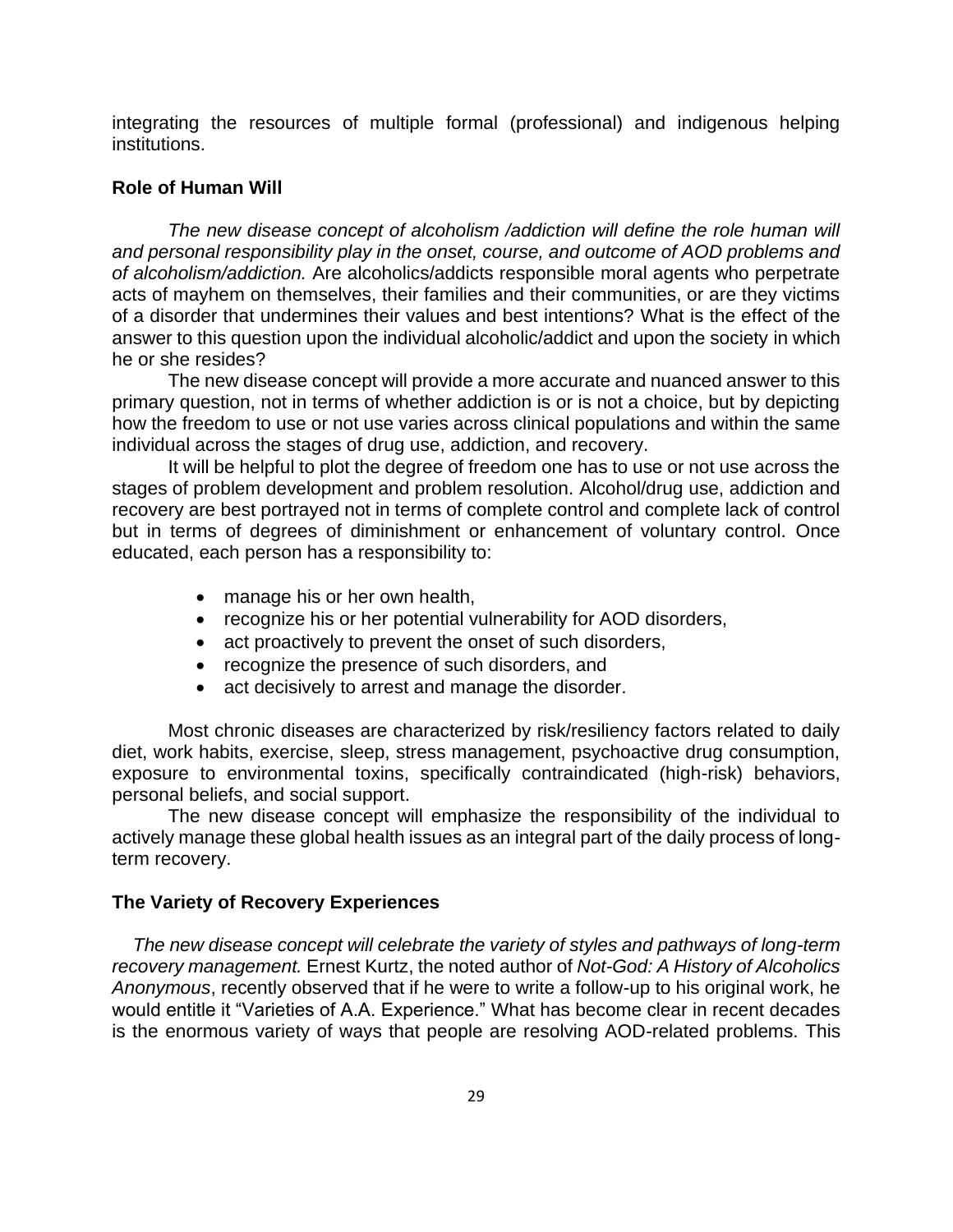reflects not only the growing varieties of 12-Step group experience that Kurtz suggests, but the equally significant proliferation in alternative support structures, alternative treatment approaches, and solo (without aid of treatment or mutual aid) recovery experiences.

What will flow out of the new disease concept is not "a program" that everyone goes through, but a menu of professionally-directed interventions, recovery support services, mutual aid groups, indigenous healers/institutions, and self-engineered (potentially manual-guided) programs of recovery that individuals can select for personal and cultural fit.

The challenge for the treatment professional will be to remain continually aware of the evolving choices on this menu and to help match menu items to the needs of their individual clients. Rather than be defensive about the fact that people are finding a variety of ways to resolve AOD problems, it is time we celebrated the growing diversity of the culture of recovery.

#### **Recovery Management**

*The new disease concept will view addiction as a chronic rather than acute disorder and incorporate the principles of chronic disease management that are being used to understand and manage other chronic disorders.* Alcoholism and other addictions have long been characterized as chronic diseases, but their treatment has been marked by what is essentially an acute care model of intervention.

All too often we respond to life-impairing and life-threatening episodes of chronic addiction disease with sequential episodes of brief, expensive, emergency-oriented interventions that do little to alter neither the overall course of addiction nor its personal and social costs.

The new disease concept will focus on interventions that strengthen and extend the length of remission periods, reduce the number of relapse events, reduce the intensity and duration of relapse episodes, and reduce the personal and social costs associated with such episodes.

It will achieve this by applying to the management of addiction recovery not just the new breakthroughs in addiction science, but also the new principles and techniques that are being successfully used to manage other chronic diseases.

Viewing recovery through this much longer time lens will require that the helperclient relationship move from a brief, expert-focused model of intervention to a partnership model of long-term disease/recovery management.

## **A Final Word**

The addiction disease concept will continue to face two quite different litmus tests: 1) Is the disease concept true? 2) Does the disease concept work? Answering these will require achieving some degree of consensus as a professional field and as a society about how we know something is true and how we know whether something works, tasks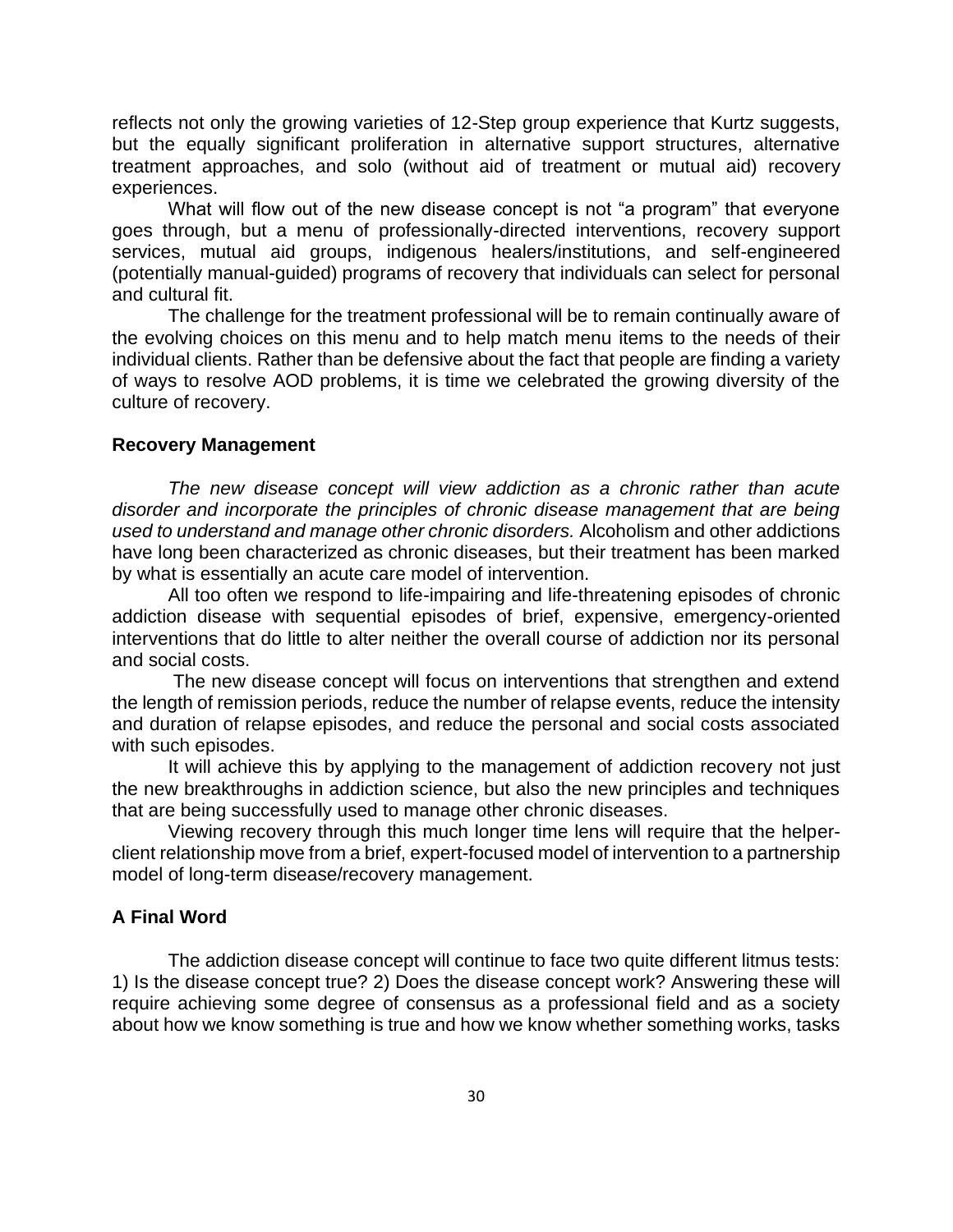not as simple as they might seem. That the concept of "disease" has provided alcoholics an organizing metaphor for personal change and provided America a framework for organizing a response to her alcohol-related problems is undeniable.

However, there is still a question of whether additional or alternative metaphors would reach a larger number of those suffering from severe AOD-related problems and provide a more effective framework for organizing broad social responses to the prevention and management of AOD-related problems.

I believe that the disease concept of addiction has "worked" at personal, professional and community levels within particular historical periods and within particular cultural contexts. However, it is unlikely to survive as the dominant "governing image" for AOD problems unless it is able to continuously incorporate the following: 1) the new findings of addiction science, 2) major elements of the emerging public health model, and 3) the ever-accumulating lessons of clinical and recovery experience.

Nowhere is the gap between clinical research and clinical practice wider nor where there are more contradictions between treatment philosophies and treatment practices than in the application of the disease concept to the treatment of AOD problems. The fate of the disease concept rests in great part on closing these gaps and resolving these contradictions.

**William L. White** is a Senior Research Consultant at Chestnut Health Systems and the author of *Slaying the Dragon: The History of Addiction Treatment and Recovery in America*.

*Acknowledgment***:** Research for this article was supported by the Illinois Department of Human Services, Office of Alcoholism and Substance Abuse (OASA). The opinions expressed here are those of the author and do not necessarily represent the policies of the OASA.

#### **Source Materials**

- Cain, A. (1963). Alcoholics Anonymous-Cult or Cure. *Harper's Magazine,* 226:48-52 (February).
- Jellinek, E.M. (1960). *The Disease Concept of Alcoholism*. Highland Park, Jersey: Hillhouse.
- Kurtz, E. (1999) *The Collected Ernie Kurtz*. Wheeling, West Virginia: The Bishop of Books.
- Leshner, A.I. (1997a). Addiction is a Brain Disease, and It Matters. *Science* 278:45-47.
- Lewis, D.C. (1993). A Disease Model of Addiction. In: Miller, N.S., Ed., *Principle of Addiction Medicine.* Chevy Chase, MD: American Society on Addiction Medicine, pp. 1-7.
- Mclellan, T., Lewis, D. O'Brien, C, and Kleber, H. (2000) *Journal of the American Medical Association* 284(13):16891695.